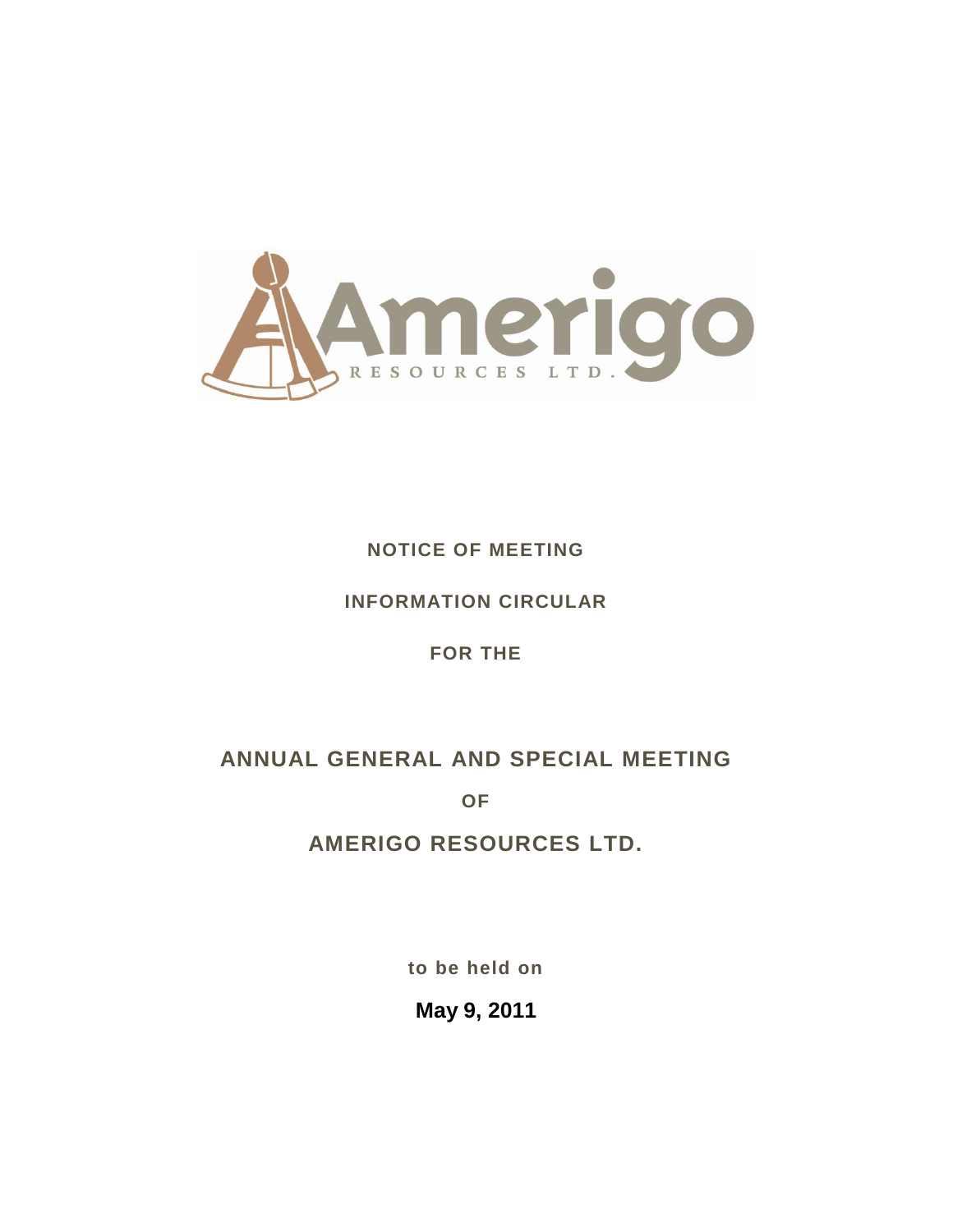## AMERIGO RESOURCES LTD.

## **Suite 2694, Four Bentall Centre, 1055 Dunsmuir Street, Box 49298, Vancouver, BC, V7X 1L3 Tel: 604-681-2802 Facsmile: 604-682-2802**

#### **NOTICE OF ANNUAL GENERAL AND SPECIAL MEETING OF SHAREHOLDERS**

TAKE NOTICE that the 2011 Annual General and Special Meeting (the "Meeting") of the shareholders of **AMERIGO RESOURCES LTD.** (the "Company") will be held at the Stanley Room, Hyatt Regency Vancouver, 655 Burrard Street, Vancouver, British Columbia, on Monday May 9, 2011 at 2:30 in the afternoon (Vancouver time) for the following purposes:

- 1. to receive the audited consolidated financial statements of the Company for the fiscal year ended December 31, 2010, together with the report of the auditors thereon;
- 2. to appoint PricewaterhouseCoopers LLP as auditors of the Company for the ensuing year, and to authorize the directors to fix their remuneration;
- 3. to consider, and if thought fit, to approve an ordinary resolution to increase the number of directors of the Company from five to six;
- 4. to consider, and if thought fit, to approve a special resolution to alter the Articles of the Company to remove the provisions thereof which provide for staggered terms of office for the directors (the "Staggered Board Provisions") so that the terms of office of all directors will be for one year and expire at the Company's next annual general meeting, as more particularly described in the accompanying information circular;
- 5. if the special resolution to alter the Articles of the Company to remove the Staggered Board Provisions is approved, to consider, and if thought fit, to approve a special resolution to remove Steven Dean, Sidney Robinson and Robert Gayton as directors of the Company, all of whom are directors whose terms of office do not expire at the Meeting as a result of the Staggered Board Provisions, and as more particularly described in the accompanying information circular;
- 6. to elect directors of the Company; and
- 7. to transact any other business that may properly come before the Meeting and any adjournment thereof.

Accompanying this Notice are an Information Circular, forms of Proxy and VIF and a Financial Statement Request Form. The accompanying Information Circular provides information relating to the matters to be addressed at the meeting and is incorporated into this Notice.

A shareholder entitled to attend and vote at the Meeting is entitled to appoint a proxyholder to attend and vote in his stead. If you are unable to attend the Meeting or any adjournment thereof in person, please read the Notes accompanying the form of Proxy enclosed herewith and then complete and return the Proxy within the time set out in the Notes. The enclosed form of Proxy is solicited by Management but, as set out in the Notes, you may amend it if you so desire by striking out the names listed therein and inserting in the space provided the name of the person you wish to represent you at the Meeting. Please advise the Company of any change in your address.

DATED at Vancouver, British Columbia, this 31<sup>st</sup> day of March, 2011.

#### **BY ORDER OF THE BOARD OF DIRECTORS**

Houghor

Robert Gayton Chairman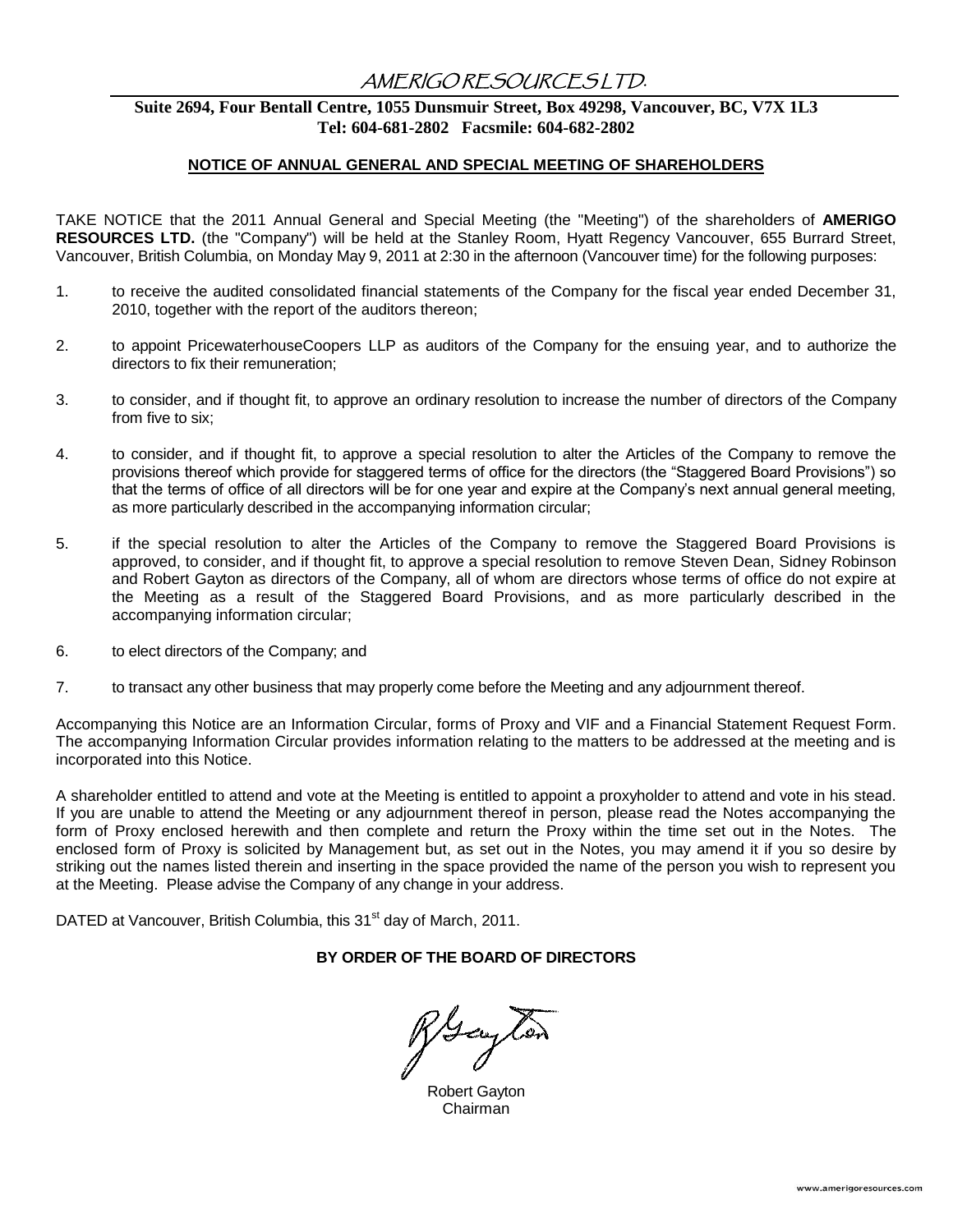## AMERIGO RESOURCES LTD.

### **Suite 2694, Four Bentall Centre, 1055 Dunsmuir Street, Vancouver, BC, V7X 1L3 Tel: 604-681-2802 Facsmile: 604-682-2802**

#### **INFORMATION CIRCULAR FOR**

#### **ANNUAL GENERAL AND SPECIAL MEETING**

(As at March 31, 2011, except as indicated)

#### **GENERAL PROXY INFORMATION**

#### **SOLICITATION OF PROXIES**

Amerigo Resources Ltd. (the "*Company*") is providing this Information Circular and a form of proxy in connection with management"s solicitation of proxies for use at the Annual General and Special Meeting (the "*Meeting*") of the Company to be held on May 9, 2011, and at any adjournments thereof. Unless the context otherwise requires, when we refer in this Information Circular to the Company, also included are Amerigo International Holdings Corp. and all foreign companies in which the Company holds direct and indirect interests.

The solicitation of Proxies will be primarily by mail, but Proxies may be solicited personally or by telephone by directors, officers and regular employees of the Company at nominal cost. In accordance with National Instrument 54-101 of the Canadian Securities Administrators *("NI 54-101"),* arrangements have been made with brokerage houses and other intermediaries, clearing agencies, custodians, nominees and fiduciaries to forward solicitation materials to the beneficial owners of the common shares of the Company (the *"Shares")* held of record by such persons and the Company may reimburse such persons for reasonable fees and disbursements incurred by them in so doing. All costs of this solicitation will be borne by the Company.

### **APPOINTMENT OF PROXYHOLDERS**

A shareholder entitled to vote at the Meeting may by means of a Proxy appoint a proxyholder or one or more alternate proxyholders, who need not be shareholders, to attend and act at the Meeting for the shareholder on the shareholder's behalf. The only methods by which a shareholder may appoint a person as proxyholder are by submitting a Proxy by mail, fax, hand delivery, phone or by way of the Internet, as set out in the accompanying form of Proxy.

The individuals named in the accompanying form of Proxy are directors and/or officers of the Company. **A shareholder wishing to appoint some other person (who need not be a shareholder) to represent him or her at the Meeting has the right to do so, either by inserting such person's name in the blank space provided in the form of Proxy or by completing another form of Proxy.** Such a shareholder should notify the nominee of his or her appointment, obtain his or her consent to act as proxy and instruct him or her on how the shareholder's Shares are to be voted. In any case, the form of Proxy should be dated and executed by the shareholder or his/her attorney authorized in writing, or if the shareholder is a corporation, under its corporate seal, or by an officer or attorney thereof duly authorized.

#### **PROXY INSTRUCTIONS**

Only shareholders whose names appear on the records of the Company as the registered holders of the Shares or duly appointed proxyholders are permitted to vote at the Meeting. Registered shareholders may wish to vote by Proxy whether or not they are able to attend the Meeting in person. Registered shareholders may vote by Proxy. Registered Shareholders who wish to vote by Proxy must complete, date and sign the form of Proxy and return it by mail, fax, hand delivery, phone or by way of the Internet to Computershare Investor Services Inc., Proxy Department, 100 University Avenue, 9<sup>th</sup> Floor, Toronto, Ontario, M5J 2Y1 Fax: Within North America: 1-866-249-7775 Outside North America: (416) 263-9524; Phone: 1-866-732-8683; Internet: www.investorvote.com, not later than 48 hours (excluding Saturdays, Sundays and holidays) before the commencement of the Meeting or the adjournment thereof at which the Proxy is to be used.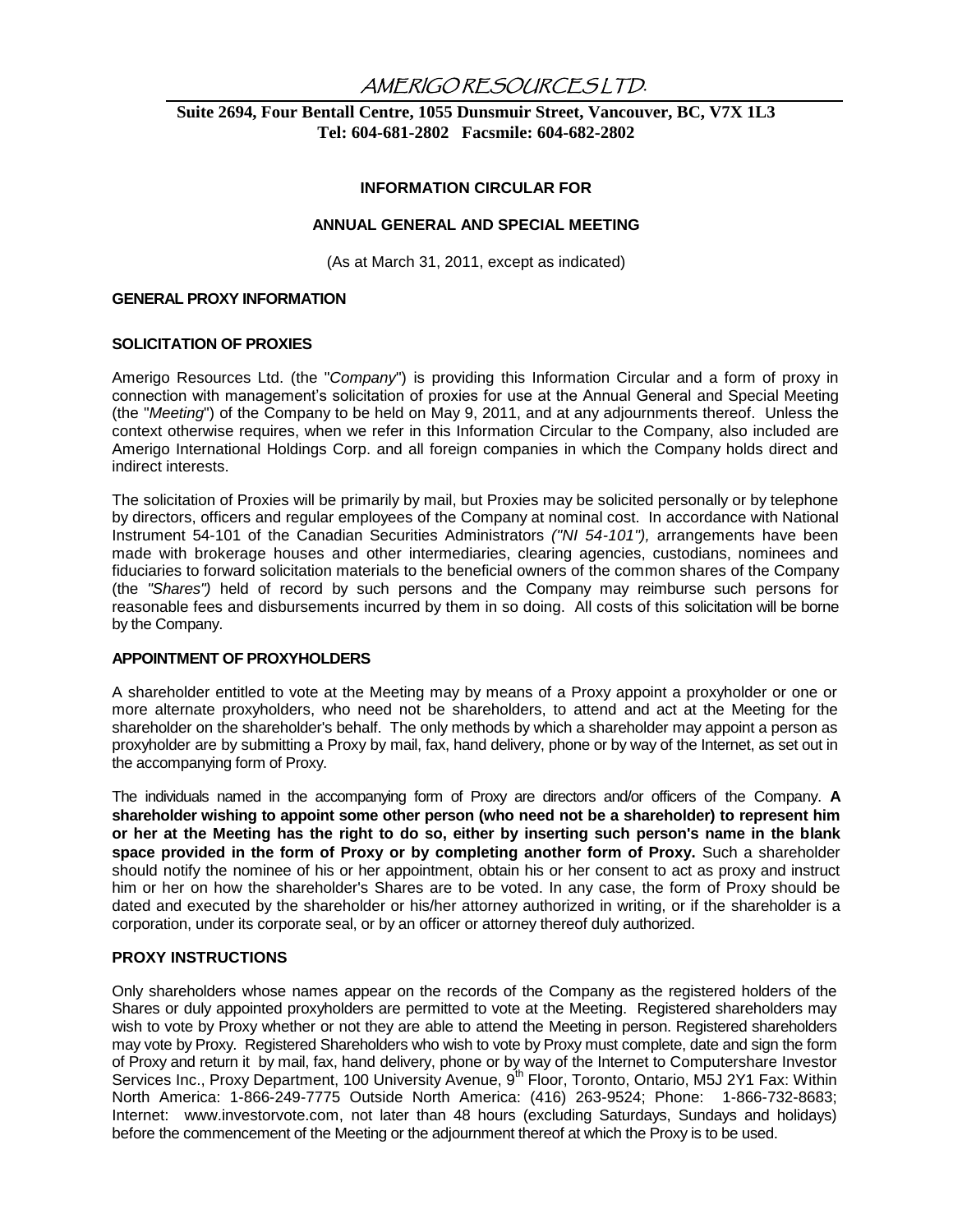#### **REVOCABILITY OF PROXIES**

In addition to revocation in any other manner permitted by law, a shareholder who has given a Proxy may revoke it by either executing a Proxy bearing a later date or by executing a valid notice of revocation, either of the foregoing to be executed by the shareholder or the shareholder's authorized attorney in writing or, if the shareholder is a company, under its corporate seal by an officer or attorney duly authorized; and by depositing (a) the Proxy bearing a later date with Investor Services Inc., Proxy Department, 100 University Avenue, 9<sup>th</sup> Floor, Toronto, Ontario, M5J 2Y1, not later than 48 hours (excluding Saturdays, Sundays and holidays) before the commencement of the Meeting or the adjournment thereof at which the Proxy is to be used; or (b) the notice of revocation at the registered office of the Company, Suite 2300, 550 Burrard Street, Vancouver, British Columbia, V6C 2B5, at any time up to and including the last business day that precedes the day of the Meeting or, if the Meeting is adjourned, that precedes any reconvening thereof, or to the chair of the Meeting on the day of the Meeting or any reconvening thereof, or in any other manner provided by law. In addition, a Proxy may be revoked by the shareholder personally attending the Meeting and voting the shareholder's shares. A revocation of a Proxy will not affect a matter on which a vote is taken before the revocation.

#### **EXERCISE OF DISCRETION**

On a poll, the nominees named in the accompanying form of Proxy will vote or withhold from voting the Shares represented thereby in accordance with the instructions of the shareholder on any ballot that may be called for and that, if the security holder specifies a choice with respect to any matter to be acted upon, the Shares will be voted accordingly. **The Proxy will confer discretionary authority on the nominees named therein with respect to each matter or group of matters identified therein for which a choice is not specified other than the appointment of an auditor and the election of directors, any amendment to or variation of any matter identified therein and any other matter that properly comes before the Meeting.** 

**In respect of a matter for which a choice is not specified in the Proxy, the nominees named in the accompanying form of Proxy will vote Shares represented by the Proxy in favour of the matters specified in the Notice of Meeting and in favour of all other matters proposed by management at the Meeting.**

As of the date of this Information Circular management of the Company knows of no amendment, variation or other matter that may come before the Meeting but, if any amendment, variation or other matter properly comes before the Meeting, each nominee in the accompanying form of Proxy intends to vote thereon in accordance with the nominee's best judgment.

#### **BENEFICIAL (NON-REGISTERED) SHAREHOLDERS**

The information set forth in this section is of significant importance to many shareholders of the Company, as a substantial number of shareholders do not hold Shares in their own name. Shareholders who do not hold their Shares in their own name (referred to in this Information Circular, collectively, as *"Beneficial Shareholders")*  should note that only Proxies deposited by shareholders whose names appear on the records of the Company as the registered holders of Shares can be recognized and acted upon at the Meeting. If Shares are listed in an account statement provided to a shareholder by a broker, then in almost all cases those Shares will not be registered in the shareholder's name on the records of the Company. Such Shares will more likely be registered under the names of the shareholder's broker or an agent of that broker. In the United States the vast majority of such shares are registered under the name of Cede & Co. as nominee for The Depository Trust Company (which acts as depository for many U.S. brokerage firms and custodian banks), and in Canada under the name of CDS & Co. (the registration name for The Canadian Depository for Securities Limited; and which acts as nominee for many Canadian brokerage firms). **Beneficial Shareholders should ensure that instructions respecting the voting of their Shares are communicated to the appropriate person.**

Applicable regulatory policy requires intermediaries/brokers to seek voting instructions from Beneficial Shareholders in advance of shareholders' meetings. Every intermediary/broker has its own mailing procedures and provides its own return instructions to clients, which should be carefully followed by Beneficial Shareholders in order to ensure that their Shares are voted at the Meeting. The form of Proxy supplied to a Beneficial Shareholder by its broker (or the agent of the broker) is similar to the form of Proxy provided to registered shareholders by the Company. However, its purpose is limited to instructing the registered shareholder (the broker or agent of the broker) how to vote on behalf of the Beneficial Shareholder. The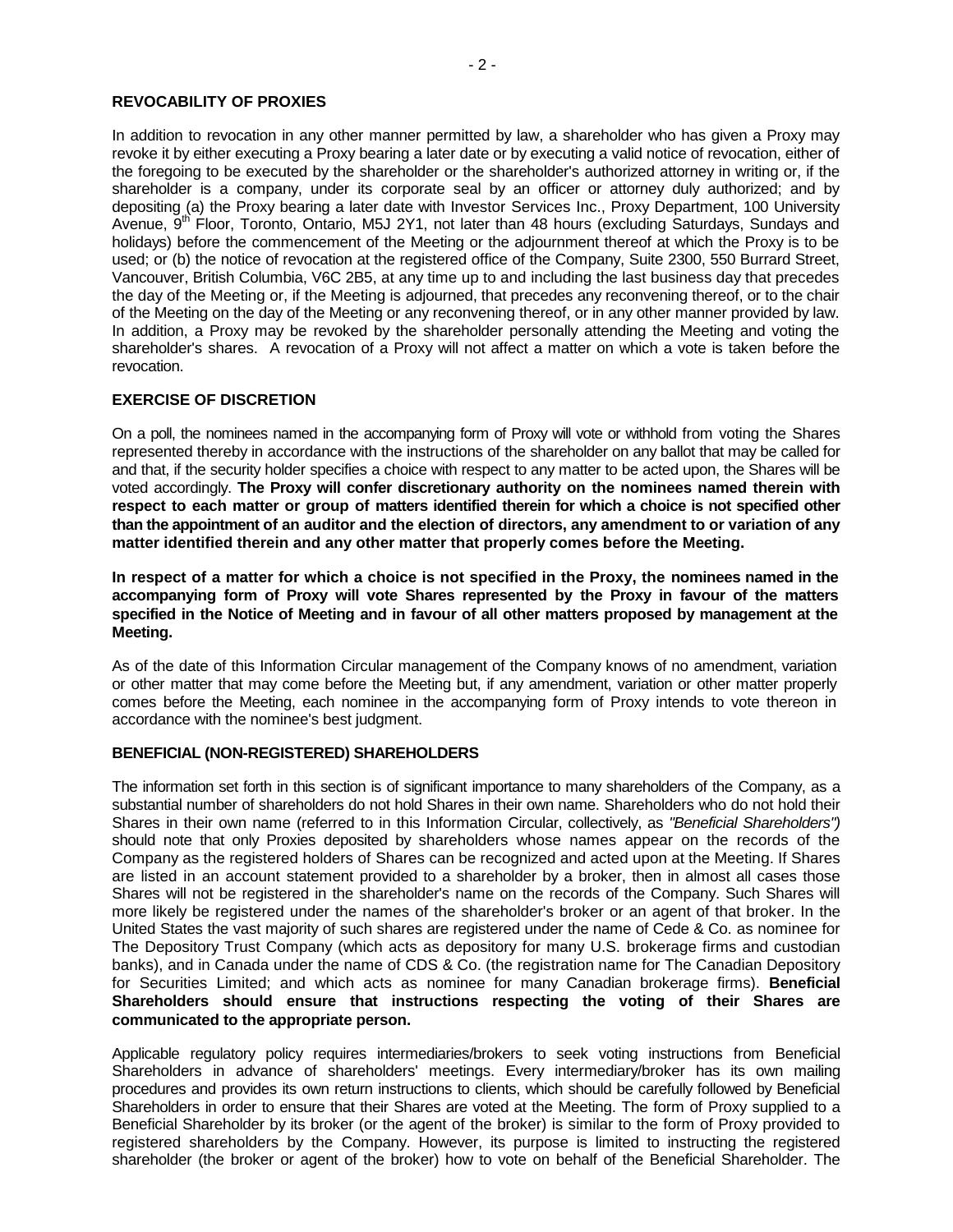majority of brokers now delegate responsibility for obtaining instructions from clients to Broadridge Financial Solutions, Inc. ("*Broadridge*", formerly ADP Investor Communications Services) in the United States and in Canada. Broadridge typically prepares its own voting instruction forms, mails those forms to the Beneficial Shareholders and requests the Beneficial Shareholders to return the voting instruction forms to Broadridge. Broadridge then tabulates the results of all instructions received and provides appropriate instructions respecting the voting of Shares to be represented at the Meeting. **A Beneficial Shareholder receiving a Broadridge voting instruction form cannot use that form to vote Shares directly at the Meeting. That voting instruction form must be returned to Broadridge well in advance of the Meeting in order to have the Shares voted at the Meeting.**

Although a Beneficial Shareholder may not be recognized directly at the Meeting for the purposes of voting Shares registered in the name of his or her broker (or agent of the broker), a Beneficial Shareholder may attend at the Meeting as proxyholder for the registered shareholder and vote the Shares in that capacity. **Beneficial Shareholders who wish to attend at the Meeting and indirectly vote their Shares as proxyholder for the registered shareholder should enter their own names in the blank space on the instrument of voting instruction form provided to them and return the same to their broker (or the broker's agent) in accordance with the instructions provided by such broker (or agent), well in advance of the Meeting.** Alternatively, a Beneficial Shareholder may request in writing that his or her broker send to the Beneficial Shareholder a legal Proxy which would enable the Beneficial Shareholder to attend at the Meeting and vote his or her Shares.

#### **RECORD DATE AND VOTING SECURITIES**

The Company has set the close of business on March 31, 2011 as the record date (the *"Record Date")* for determination of persons entitled to receive notice of the Meeting. Only the registered holders of Shares, and those beneficial holders entitled to receive notice pursuant to NI 54-101 through their intermediaries, as at that date, are entitled to receive notice of and to vote at the Meeting unless after that date a shareholder of record transfers his or her Shares and the transferee, upon producing properly endorsed certificates evidencing such Shares or otherwise establishing that he or she owns such Shares, requests by contacting Computershare Investor Services Inc., Proxy Department, 100 University Avenue, 9<sup>th</sup> Floor, Toronto, Ontario, M5J 2Y1, at least 10 calendar days prior to the Meeting that the transferee's name be included in the list of shareholders entitled to vote, in which case such transferee will be entitled to vote such Shares at the Meeting.

### **VOTING SHARES AND PRINCIPAL HOLDERS THEREOF**

The Company is authorized to issue an unlimited number of Shares, of which 171,540,344 Shares are issued and outstanding as at the date hereof. Persons who are registered shareholders at the close of business on March 31, 2011 will be entitled to receive notice of and vote at the Meeting and will be entitled to one vote for each share held. The Company has only one class of shares.

To the knowledge of the Directors and executive officers of the Company, only the following shareholders beneficially own, control or direct, directly or indirectly, Shares carrying 10% or more of the voting rights attached to any class of voting securities of the Company:

| <b>Shareholder Name</b> | <b>Number of Shares Beneficially</b><br><b>Owned, Controlled or Directed,</b><br><b>Directly or Indirectly</b> | <b>Percentage of Outstanding</b><br><b>Shares</b> |
|-------------------------|----------------------------------------------------------------------------------------------------------------|---------------------------------------------------|
| Ross J. Beaty           | $30,093,500^{(1)}$                                                                                             | 17.54                                             |

 $\frac{(1)}{(1)}$  Of these shares, 30,043,500 are held through Mr. Beaty's wholly-owned company, Kestrel Holdings Ltd.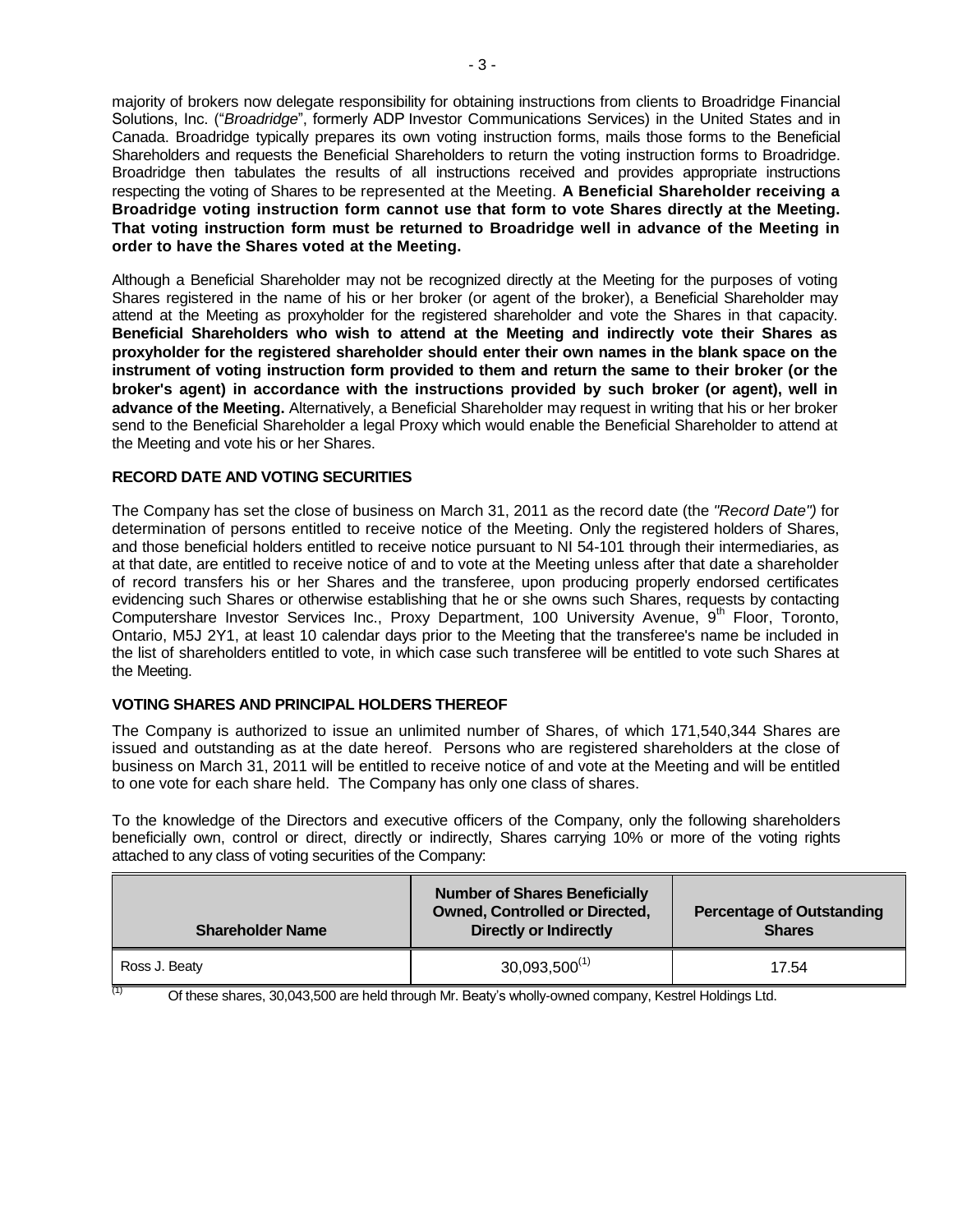#### **ELECTION OF DIRECTORS**

Management of the Company has proposed that the shareholders approve an ordinary resolution to increase the number of directors of the Company from five to six and a special resolution to alter the Articles of the Company to remove the provisions thereof which provide for staggered terms of office for the directors (the "Staggered Board Provisions") so that the term of office of all directors will be for one year and expire at the Company"s next annual general meeting (see "Particulars of Matters to be Acted on at the Meeting", below).

If shareholders approve the special resolution to remove the Staggered Board Provisions, shareholders will also be asked to approve a special resolution to remove Steven Dean, Sidney Robinson and Robert Gayton as directors, as the term of office for Messrs. Dean and Robinson expires at the annual general meeting to be held in 2012, and the term of office for Mr. Gayton expires at the annual general meeting to be held in 2013. The term of office for Messrs. Goepel and Zeitler expires at the Meeting.

If the shareholders of the Company do not approve the special resolution to alter the Articles of the Company to remove the Staggered Board Provisions, the nomination of Mr. Miguel Grau will be withdrawn, and the Meeting will proceed to vote on the appointment of Messrs. Zeitler and Goepel as Class II directors in accordance with the current Articles of the Company and the appointment of Mr. Alberto Salas as a Class I director (whose term will expire in 2013). If the shareholders of the Corporation also do not approve the ordinary resolution to increase the number of directors to six, the nomination of Mr. Salas will be withdrawn as well, and the Meeting will proceed to vote on the appointment of Messrs. Zeitler and Goepel as Class II directors.

The following table sets out the names of management's nominees for election as directors, their province and country of residence, their principal occupations during the past five years, the date each first became a director of the Company, and the number of common shares of the Company beneficially owned by each, directly or indirectly, or over which control or direction is exercised, as at the date hereof. The table also sets out the members of the Company's Audit, Compensation and Nominating Committees. Management does not contemplate that any of these nominees will be unable to serve as a director.

| Name, Province and<br><b>Country of Residence</b><br>and<br>Position <sup>(1)</sup>                  | <b>Principal occupation or</b><br>employment and, if not a<br>previously elected director,<br>occupation during the past 5<br>years <sup>(1)</sup> | Date of<br>appointment/election<br>as a Director | <b>Number of Common</b><br>Shares beneficially owned,<br>directly or indirectly, or<br>controlled<br>or directed <sup>(2)</sup> |
|------------------------------------------------------------------------------------------------------|----------------------------------------------------------------------------------------------------------------------------------------------------|--------------------------------------------------|---------------------------------------------------------------------------------------------------------------------------------|
| Robert Gayton <sup>(5) (6)(7)</sup><br>British Columbia, Canada<br>Chairman and<br>Class I Director  | <b>Chartered Accountant and</b><br>financial consultant                                                                                            | August 5, 2004                                   | 30,000 common shares, or<br>0.02%                                                                                               |
| Ruston Goepel <sup>(5) (6)(7)</sup><br>British Columbia, Canada<br>Class II Director                 | Senior Vice President of<br>Raymond James Ltd.                                                                                                     | August 5, 2004                                   | 125,000 common shares, or<br>0.07%                                                                                              |
| Klaus M. Zeitler <sup>(3)</sup><br>British Columbia, Canada<br>President, CEO &<br>Class II Director | Businessman, President and<br>CEO of the Company                                                                                                   | April 1, 2003                                    | 3,233,751 $(4)$ common<br>shares, or 1.89%                                                                                      |
| Sidney Robinson <sup>(5)(6)(7)</sup><br>Ontario, Canada<br>Class III Director                        | Corporate Director                                                                                                                                 | May 8, 2003                                      | 653,000 common shares, or<br>0.38%                                                                                              |
| Miguel Grau<br>Lima, Peru<br><b>Proposed Director</b>                                                | Corporate Lawyer with Estudio<br>Grau; Consultant to foreign<br>investors with respect to natural<br>resources projects in Peru                    | <b>New</b>                                       | Nil                                                                                                                             |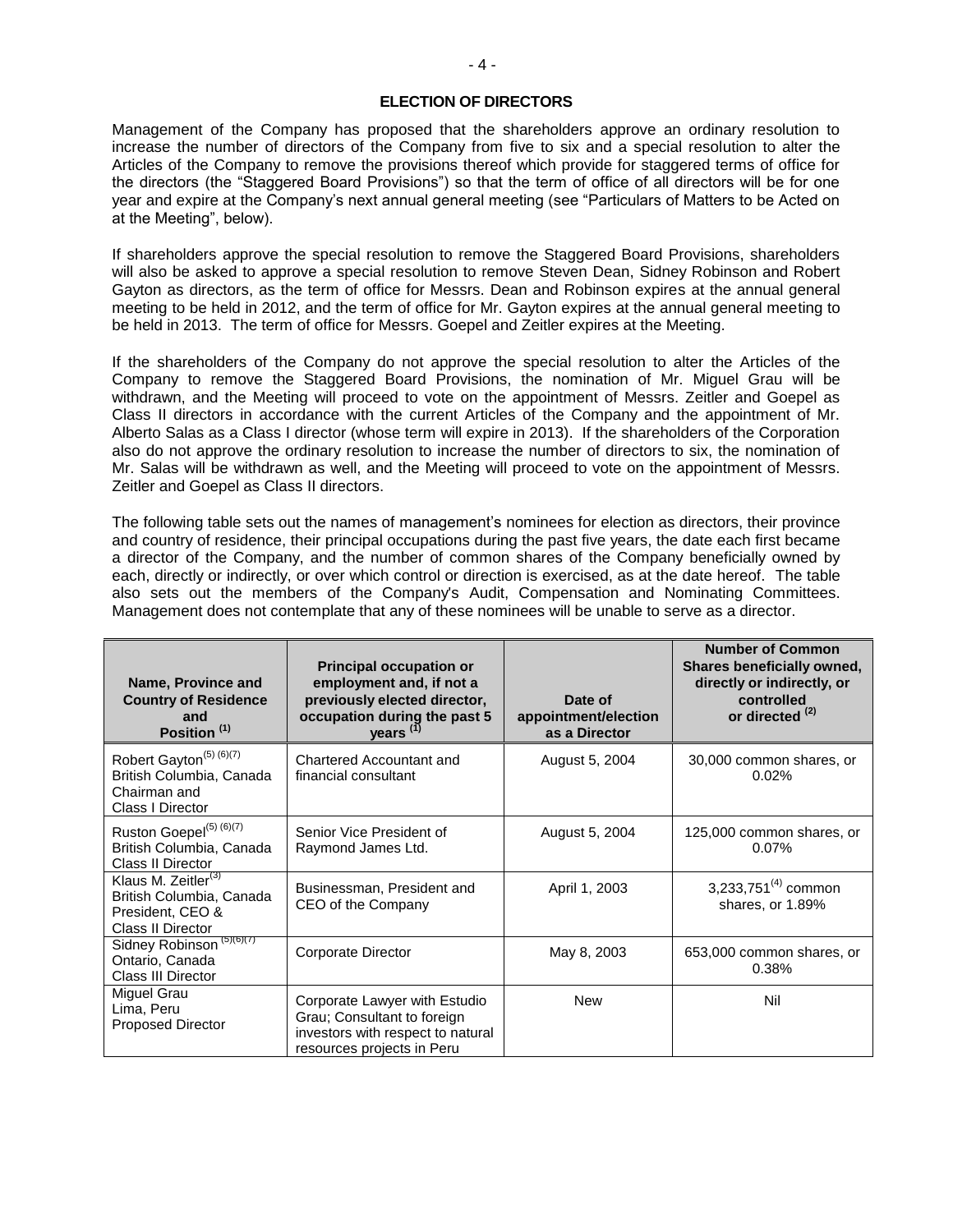| Name, Province and<br><b>Country of Residence</b><br>and<br>Position <sup>(1)</sup> | <b>Principal occupation or</b><br>employment and, if not a<br>previously elected director,<br>occupation during the past 5<br>years <sup>(1)</sup>                                                           | Date of<br>appointment/election<br>as a Director | <b>Number of Common</b><br>Shares beneficially owned,<br>directly or indirectly, or<br>controlled<br>or directed <sup>(2)</sup> |
|-------------------------------------------------------------------------------------|--------------------------------------------------------------------------------------------------------------------------------------------------------------------------------------------------------------|--------------------------------------------------|---------------------------------------------------------------------------------------------------------------------------------|
| Alberto Salas<br>Santiago, Chile<br><b>Proposed Director</b>                        | Mining entrepreneur, university<br>professor, consultant, manager<br>and senior executive or director<br>of several mining companies;<br>President and director of<br>Sonami and director of Enami,<br>Chile | <b>New</b>                                       | Nil                                                                                                                             |

(1) The information as to country and province of residence, and principal occupation, not being within the knowledge of the Company, has been furnished by the nominee.

- (2) Shares beneficially owned, directly or indirectly, or over which control or direction is exercised, as at March 31, 2011, based upon information furnished to the Company by the individual director. Unless otherwise indicated, such Shares are held directly.
- (3) CEO since December 8, 2010.
- $(4)$ 1,925,001 owned indirectly.
- (5) Member of the audit committee
- $(7)$  Member of the compensation committee  $(7)$
- Member of the nominating committee

Robert Gayton was a director and an officer of Newcoast Silver Mines Ltd. (now known as Southern Silver Exploration Corp.) at the date of a Cease Trade Order issued by the Alberta Securities Commission on October 23, 2003 for failure to file financial statements. The order was revoked on March 25, 2004.

Other than as set out above, to the knowledge of the Company no director or proposed director (or any of their personal holding companies):

- (a) is, as at the date of this Information Circular, or has been, within 10 years before the date of this Information Circular, a director, chief executive officer ("*CEO*") or chief financial officer ("*CFO*") of any company (including the Company) that:
	- (i) was the subject, while the proposed director was in the capacity as director, CEO or CFO of such company, of a cease trade or similar order or an order that denied the relevant company access to any exemption under securities legislation, that was in effect for a period of more than 30 consecutive days; or
	- (ii) was subject to a cease trade or similar order or an order that denied the relevant company access to any exemption under securities legislation, that was in effect for a period of more than 30 consecutive days, that was issued after the proposed director ceased to be a director, CEO or CFO but which resulted from an event that occurred while the proposed director was acting in the capacity as director, CEO or CFO of such company; or
- (b) is, as at the date of this Information Circular, or has been within 10 years before the date of the Information Circular, a director or executive officer of any company (including the Company) that, while that person was acting in that capacity or within a year of that person ceasing to act in that capacity, became bankrupt, made a proposal under any legislation relating to bankruptcy or insolvency or was subject to or instituted any proceedings, arrangement or compromise with creditors or had a receiver, receiver manager or trustee appointed to hold its assets; or
- (c) has, within the 10 years before the date of this Information Circular, become bankrupt, made a proposal under any legislation relating to bankruptcy or insolvency, or become subject to or instituted any proceedings, arrangement or compromise with creditors, or had a receiver, receiver manager or trustee appointed to hold the assets of the proposed director; or
- (d) has been subject to any penalties or sanctions imposed by a court relating to securities legislation or by a securities regulatory authority or has entered into a settlement agreement with a securities regulatory authority; or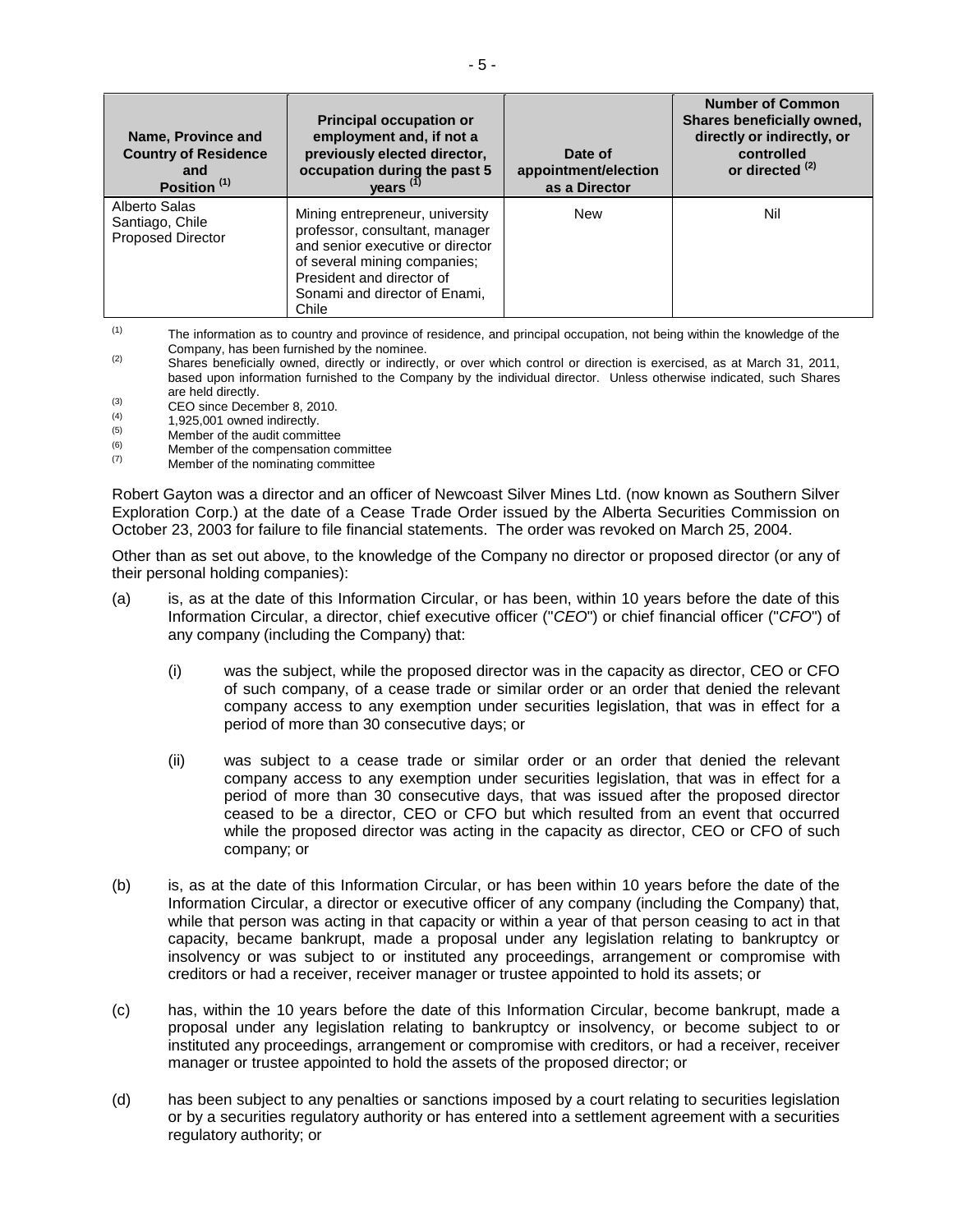(e) has been subject to any other penalties or sanctions imposed by a court or regulatory body that would likely be considered important to a reasonable securityholder in deciding whether to vote for a proposed director.

See Schedule A - Corporate Governance Practices for information in respect of directorships in other reporting issuers held by the directors of the Company.

#### **STATEMENT OF EXECUTIVE COMPENSATION**

#### **Compensation Committee**

The Compensation Committee of the Board has the following responsibilities:

- reviewing and approving the corporate and individual goals and objectives relevant to senior management's compensation, evaluating their performance, and setting compensation levels based upon this evaluation;
- reviewing the recommendations of senior management with respect to compensation of other management members, and for fixing their compensation, including annual bonuses and the granting of stock options under the Company"s stock option plan;
- reviewing executive compensation disclosure before the Company publicly discloses this information; and
- reviewing compensation policies and proposals with reference to industry sectors and markets in which the Company operates.

The Compensation Committee members are Sidney Robinson (Chairman), Robert Gayton and Ruston Goepel, all of whom are independent directors. Meetings of the Committee are documented in the form of meeting minutes. In establishing policies covering compensation, including annual bonuses and stock option grants, the Compensation Committee takes into consideration the recommendations of senior management. In March 2008 the Company retained the services of Coopers Consulting Ltd. to provide specific support on management compensation as well as director compensation, including surveys of market practices and a technical analysis of this information relative to the Company"s compensation plans and practices. In its report to the Company, Coopers Consulting Ltd. referred to a number of North American mining companies, including the following:

Capstone Mining Corp./Silverstone Resources Corp. The Lang Mining Group The Grosso Group The Discovery Group Inc. The Northair Group **Manex Resource Group Inc.** Manex Resource Group Inc. Fronteer Development Group Inc. Western Goldfields Inc./Silver Bear Resources Inc. Blackstone Ventures Inc./Western Keltic Mines Inc. Hunter Dickinson Inc. Lumina Copper Corp. **Alacer Gold Corp.** (formerly Anatolia Minerals) Apex Silver Mines **Aurizon Mines Ltd.** Aurizon Mines Ltd. Dundee Precious Metals Inc. Etruscan Resources Inc. First Nickel Inc. Fortune Minerals Limited Frontera Copper Corporation **Glencairn Gold/Central Sun Mining Inc.** Golden Star Resources Ltd. The State of the Idaho General Mines/General Moly Inc. Imperial Metals Corporation **Imperial Metals** Corporation Katanga Mining Limited **Mercator Minerals Ltd.** Mercator Minerals Ltd. NewGold Inc. **Northern Corporation** Northgate Minerals Corporation NovaGold Resources Inc. The Control of Redcorp Ventures Ltd. Sherwood Copper Corporation ShoreGold Inc. HudBay Minerals Inc. (formerly Skye Resources Inc.) St Andrew Goldfields Ltd. Taseko Mines Limited<br>
Western Canadian Coal Corp.<br>
Western Canadian Coal Corp.<br>
Terrane Metals Corp. Yukon Nevada Gold Corporation Zinifex Canada Inc.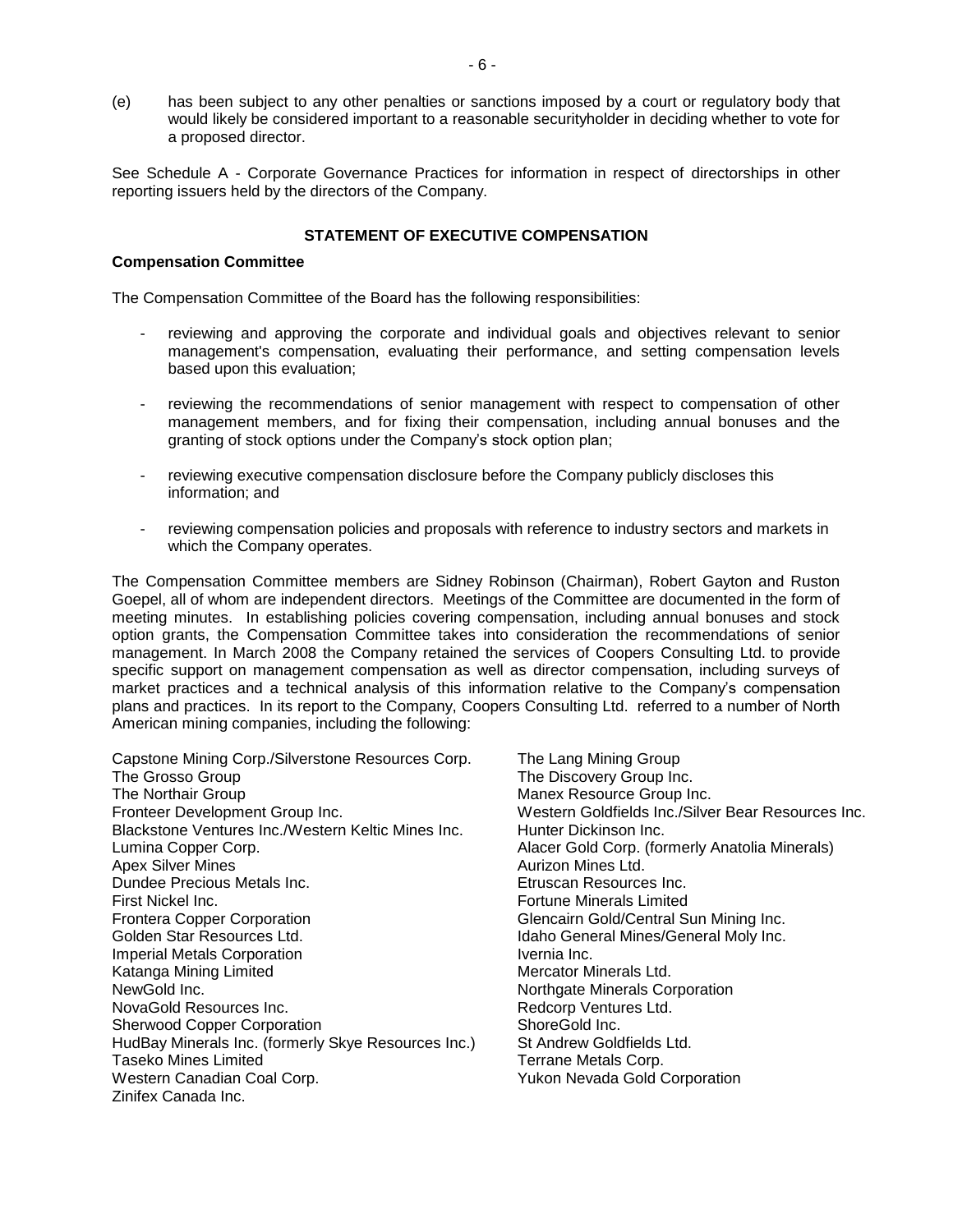#### **Objectives of Executive Compensation**

The Compensation Committee endeavors to ensure that the Company"s compensation policies:

- attract and retain highly qualified and experienced executives and managers;
- recognize and reward contribution to the success of the Company as measured by the accomplishment of specific performance objectives; and
- ensure that a significant proportion of compensation is at risk and directly linked to the success of the Company.

Executive compensation is based upon the need to provide a compensation package that will allow the Company to attract and retain qualified and experienced executives, balanced with a pay-for-performance philosophy. Compensation for the 2010 and prior fiscal years has historically been based upon negotiated salaries and management fees, with stock options and bonus potentially being issued and paid as an incentive for performance. In each year senior management reviews updated compensation surveys and reports to the Compensation Committee in order to ensure that the Committee has current information.

#### **Analysis of Elements**

The principal elements of executive officers" compensation consist of the following: base salary, long-term incentive awards (stock options), and annual performance bonuses. These elements, described below in more detail, are designed to reward corporate and individual performance. Corporate performance is generally measured relative to operational objectives and corporate values. Individual performance is evaluated based on individual expertise, leadership, ethics, and achievement of personal performance and commitments.

#### **Benchmarking**

As mentioned above, the services of a compensation consultant were retained in 2008 to review the compensation strategy and policies of the Company. This consultant performed a benchmark analysis with respect to the base salary and annual performance bonus components for officer and director compensation. The analysis performed by the consultant was presented to the Compensation Committee which took the analysis into account in establishing the base salaries and annual performance bonuses of the Named Executive Officers. The committee uses this analysis, updated to take into account inflation, and other similar reports in determining compensation levels.

#### **Base Compensation**

Base compensation is normally reviewed in the first quarter of each year. The Compensation Committee determines base compensation adjustments for senior management taking into consideration recommendations from senior management, industry compensation surveys, the Company's financial performance and general economic conditions. Taking all factors into account, in 2010 the Compensation Committee agreed to a three percent upward adjustment to management's annual base compensation.

#### **Bonus Consideration**

The Compensation Committee reviews management performance against corporate and individual goals set for each year and uses that review to determine the payment of bonuses, if any, in respect of each year. In its meeting during the first quarter of 2010, the Compensation Committee decided that it was appropriate for the Company to pay reduced bonuses in respect of 2009 in view of the ongoing effect of the global financial crisis.

#### **Stock Options**

The Company's stock option plan continues to be used to provide share purchase options which are granted in consideration of the level of responsibility of the executive as well as his or her impact and/or contribution to the longer-term operating performance of the Company. To date the Plan has been the sole long term component of management compensation, and has helped to ensure that a major part of management's compensation is closely aligned with shareholder interests.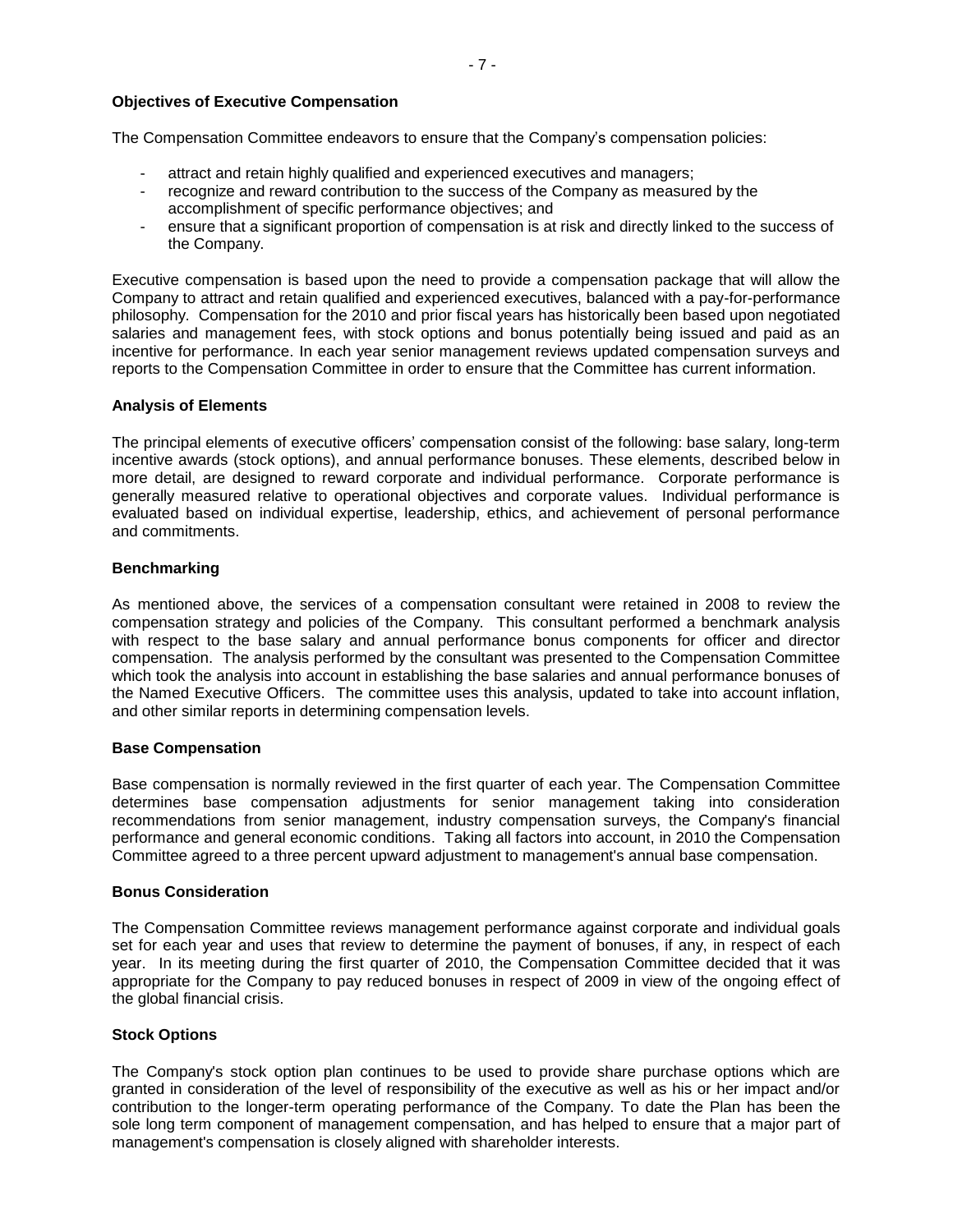In determining the overall number of options to be granted each year, the Compensation Committee reviews the number of options outstanding compared to peer group companies and the total compensation package for management in the year. In determining the number of options to be granted to each officer, the Compensation Committee takes into account the number of options, if any, previously granted to such officer, and the performance of that officer to the date options are granted each year. The Compensation Committee determined that it was appropriate in 2010 to increase the level of options to management, compared to grants made in prior years.

#### **Summary Compensation Table**

The following table (presented in accordance with National Instrument Form 51-102F6 - *Statement of Executive Compensation* which came into force on December 31, 2008 ("*Form 51-102F6*")) sets forth all annual and long term compensation for services in all capacities to the Company for the most recently completed financial year of the Company (to the extent required by Form 51-102F6) in respect of each Named Executive Officer ("NEO"), as defined in Form 51-102F6. For the purposes of Form 51-102F6, NEO means a CEO, a CFO, each of the three most highly compensated executive officers, or the three most highly compensated individuals acting in a similar capacity, other than the CEO and CFO, at the end of the most recently completed financial year whose total compensation was, individually, more than \$150,000, and each individual who would be an NEO but for the fact that the individual was neither an executive officer of the company, nor acting in a similar capacity, at the end of that financial year. Mr. Steven Dean was considered to be a NEO of the Company until December 8, 2010.

|                                              |              |                         | <b>Non-Equity Incentive Plan</b><br>Compensation<br>$($ \$) |                                            |                                               |                                             |                                                |
|----------------------------------------------|--------------|-------------------------|-------------------------------------------------------------|--------------------------------------------|-----------------------------------------------|---------------------------------------------|------------------------------------------------|
| <b>Name and Principal</b><br><b>Position</b> | $Year^{(1)}$ | <b>Salary</b><br>$(\$)$ | Option-<br><b>Based</b><br>Awards $(2)$<br>$($ \$)          | Annual<br><b>Incentive</b><br><b>Plans</b> | Long-term<br><b>Incentive</b><br><b>Plans</b> | <b>All Other</b><br>Compens-<br>ation $($)$ | <b>Total</b><br><b>Compensation</b><br>$($ \$) |
| Steven G. Dean <sup>(3)</sup>                | 2010         | Nil                     | 301,920                                                     | Nil                                        | Nil                                           | $309,545^{(4)}$                             | 611,465                                        |
| Former Chairman                              | 2009         | Nil                     | 78.590                                                      | Nil                                        | Nil                                           | $210,000^{(4)}$                             | 288,590                                        |
| & Director                                   | 2008         | Nil                     | 3.750                                                       | Nil                                        | Nil                                           | $210,000^{(4)}$                             | 213,750                                        |
| Klaus M. Zeitler <sup>(5)</sup>              | 2010         | Nil                     | 301,920                                                     | Nil                                        | Nil                                           | $321,300^{(6)}$                             | 623,220                                        |
| President &                                  | 2009         | Nil                     | 78.590                                                      | Nil                                        | Nil                                           | $210.000^{(6)}$                             | 288,590                                        |
| Director                                     | 2008         | Nil                     | 3,750                                                       | Nil                                        | Nil                                           | $210,000^{(6)}$                             | 213,750                                        |
| Aurora G.                                    | 2010         | Nil                     | 150,960                                                     | Nil                                        | Nil                                           | $115,200^{(7)}$                             | 266,160                                        |
| Davidson                                     | 2009         | Nil                     | 28,068                                                      | Nil                                        | Nil                                           | $90,000^{(7)}$                              | 118,068                                        |
| <b>CFO</b>                                   | 2008         | Nil                     | 1,000                                                       | Nil                                        | Nil                                           | $90,000^{(7)}$                              | 91,000                                         |

**Summary Compensation Table for financial years ending on December 31, 2008, 2009 and 2010**

 $(1)$  Fiscal year ending December 31.<br> $(2)$  Value of stock options grapted du

(2) Value of stock options granted during the year. Please see Incentive Plan Awards**:** Value vested or earned during the year, below, for details of stock option grants to NEOs.

(3) Mr. Dean was Executive Chairman until December 8, 2010. Mr. Dean is no longer Chairman or a member of the management team, but as of the date of this Information Circular remains a director of the Company.

(4) Paid to Sirocco Advisory Services Limited, a company controlled by Mr. Dean, pursuant to an agreement made as of January 1, 2008. See the section herein entitled "Termination and Change of Control Benefits, Changes in Responsibility and Employment Contracts".

 $(5)$  Dr. Zeitler became CEO on December 8, 2010.

Paid to Zeitler Holdings Corp., a company owned by Dr. Zeitler and an associate of Dr. Zeitler, pursuant to an agreement made as of January 1, 2008. See the section herein entitled "Termination and Change of Control Benefits, Changes in Responsibility and Employment Contracts".

(7) Paid to Delphis Financial Strategies Inc. of which Ms. Davidson is the principal, pursuant to an agreement made as of January 1, 2008. See the section herein entitled "Termination and Change of Control Benefits, Changes in Responsibility and Employment Contracts".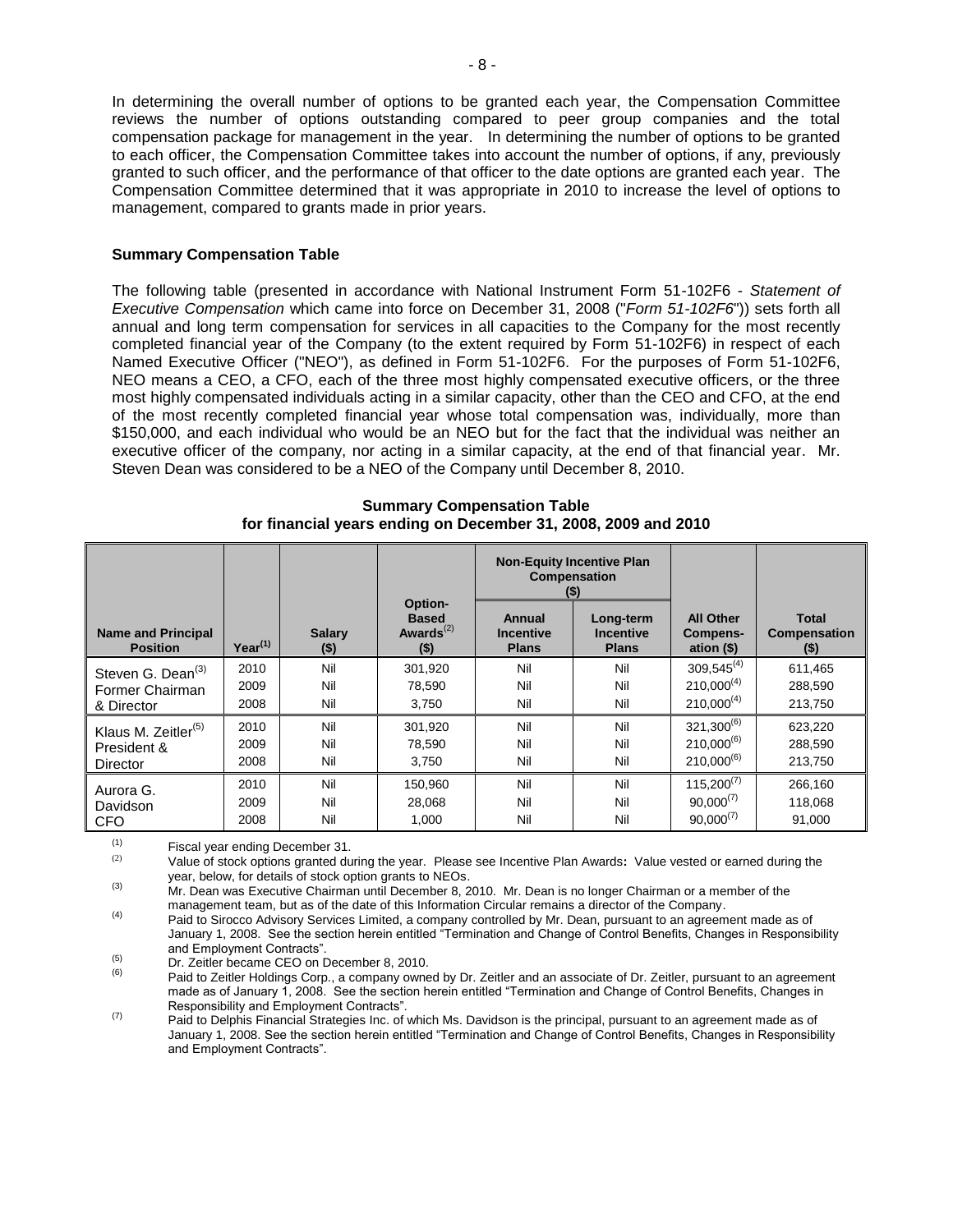#### **Incentive Plan Awards: Value vested or earned during the year**

The value vested or earned during the most recently completed financial year of incentive plan awards granted to NEOs are as follows:

| <b>Name</b>        | <b>Option-Based Awards -</b><br><b>Value Vested</b><br><b>During The Year</b><br>(\$) | <b>Share-Based Awards -</b><br><b>Value Vested</b><br><b>During The Year</b><br>(\$) | Non-Equity Incentive Plan<br><b>Compensation -</b><br><b>Value Earned</b><br><b>During The Year</b><br>(\$) |
|--------------------|---------------------------------------------------------------------------------------|--------------------------------------------------------------------------------------|-------------------------------------------------------------------------------------------------------------|
| Steven G. Dean     | 301.920                                                                               | Nil                                                                                  | Nil                                                                                                         |
| Klaus M. Zeitler   | 301.920                                                                               | Nil                                                                                  | Nil                                                                                                         |
| Aurora G. Davidson | 150,960                                                                               | Nil                                                                                  | Nil                                                                                                         |

Value is calculated for options granted during the year using the Black-Scholes Option Pricing Model and the following assumptions: expected dividend yield (nil), expected stock price volatility (78.60%), risk-free interest rate (1.77%) and expected life of options (3.3 years).

#### **Incentive Plan Awards: Outstanding Share-Based Awards and Option-Based Awards**

The following table sets forth information concerning all awards outstanding under incentive plans of the Company pursuant to which compensation depends on achieving certain performance goals or similar conditions within a specified period, at the end of the most recently completed financial year, including awards granted before the most recently completed financial year, to each of the NEOs.

|                    |                   | <b>Option-Based Awards</b> |                        | <b>Share-Based Awards</b> |                        |                             |
|--------------------|-------------------|----------------------------|------------------------|---------------------------|------------------------|-----------------------------|
|                    |                   |                            |                        |                           |                        | Market or                   |
|                    | Number of         |                            |                        |                           | Number of              | Payout Value <sup>(1)</sup> |
|                    | <b>Securities</b> |                            |                        | Value <sup>(1)</sup> of   | <b>Shares Or Units</b> | Of Share-                   |
|                    | Underlying        |                            |                        | Unexercised In-           | Of Shares That         | <b>Based Awards</b>         |
|                    | Unexercised       | Option Exercise            |                        | The-Money                 | Have Not               | That Have Not               |
|                    | Options           | Price                      | Option                 | <b>Options</b>            | Vested                 | Vested                      |
| Name               | (#)               | (3)                        | <b>Expiration Date</b> | (3)                       | $^{(#)}$               | $($ \$)                     |
| Steven G. Dean     | 300,000           | 2.71                       | Feb. 21, 2011          | Nil                       | Nil                    | N/A                         |
|                    | 400,000           | 2.23                       | Feb. 28, 2012          | Nil                       | Nil                    | N/A                         |
|                    | 300,000           | 2.13                       | March 20, 2013         | Nil                       | Nil                    | N/A                         |
|                    | 350,000           | 0.31                       | March 27, 2014         | 357,000                   | Nil                    | N/A                         |
|                    | 800,000           | 0.70                       | March 4, 2015          | 504,000                   | Nil                    | N/A                         |
| Klaus M. Zeitler   | 300,000           | 2.71                       | Feb. 21, 2011          | Nil                       | Nil                    | N/A                         |
|                    | 400,000           | 2.23                       | Feb. 28, 2012          | Nil                       | Nil                    | N/A                         |
|                    | 300,000           | 2.13                       | March 20, 2013         | Nil                       | Nil                    | N/A                         |
|                    | 700,000           | 0.31                       | March 27, 2014         | 714,000                   | Nil                    | N/A                         |
|                    | 800,000           | 0.70                       | March 4, 2015          | 504,000                   | Nil                    | N/A                         |
| Aurora G. Davidson | 75,000            | 2.71                       | Feb. 21, 2011          | Nil                       | Nil                    | N/A                         |
|                    | 100,000           | 2.23                       | Feb. 28, 2012          | Nil                       | Nil                    | N/A                         |
|                    | 80,000            | 2.13                       | March 20, 2013         | Nil                       | Nil                    | N/A                         |
|                    | 400,000           | 0.70                       | March 4, 2015          | 252,000                   | Nil                    | N/A                         |

(1) Value is calculated by multiplying the number of securities which may be acquired on exercise of the option by the difference, if any, between the market value of the securities underlying the options at financial year-end and the exercise price of the options. The closing price for the Company's shares on December 31, 2010 was \$1.33.

#### **Pension Plan Benefits**

The Company does not have a pension plan that provides for payments or benefits to the NEOs at, following, or in connection with retirement. The Company does not have a deferred compensation plan.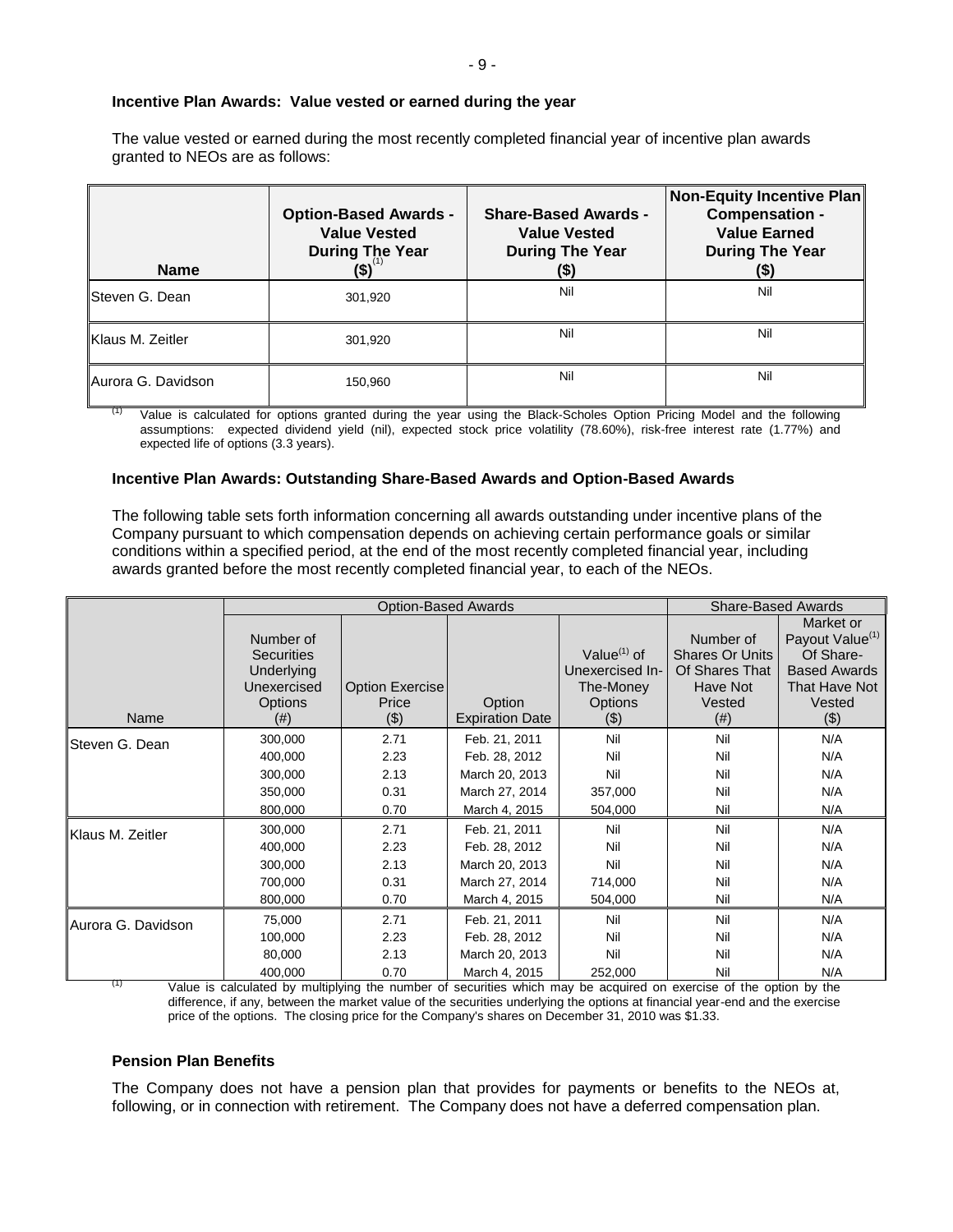#### **Termination and Change of Control Benefits**

The Company does not have employment contracts with any NEOs, and does not have any contract, agreement, plan or arrangement that provides for payments to the NEOs at, following or in connection with any termination (whether voluntary, involuntary or constructive), resignation, a change in control of the Company or a change in the NEOs' responsibilities, except as follows:

Pursuant to a consulting services agreement (the "ZHC Agreement") made as of January 1, 2008 between the Company and Zeitler Holdings Corp. ("ZHC", a company owned by Dr. Zeitler, the Company's president, and an associate of Dr. Zeitler), the Company agreed to pay to ZHC an annual fee of \$90,000 (the "ZHC Fee"), with provision for an annual bonus, if any, to be determined by Amerigo"s Compensation Committee. The bonus is based upon the Company meeting key criteria each year, as mutually agreed including business growth targets and budget requirements, and other key corporate milestones. On a "change of control" of the Company, ZHC has the right, at any time to the date that is sixty (60) days following the date of the Change of Control, to terminate the ZHC Agreement, whereupon the Company is required to pay to ZHC an amount equal to twice the ZHC Fee then in effect. In all other circumstances the Company has the right to terminate the ZHC Agreement on payment to ZHC of an amount equal to the ZHC Fee then in effect.

Pursuant to a consulting services agreement (the "MVC Agreement") made as of January 1, 2008 between Minera Valle Central, S.A. ("MVC") and ZHC, MVC agreed to pay to ZHC an annual fee of \$120,000 (the "MVC Fee"). On a "change of control" of the Company, ZHC has the right, at any time to the date that is sixty (60) days following the date of the Change of Control, to terminate the MVC Agreement, whereupon MVC is required to pay to ZHC an amount equal to twice the MVC Fee then in effect. In all other circumstances MVC has the right to terminate the MVC Agreement on payment to ZHC of an amount equal to the MVC Fee then in effect.

Pursuant to a consulting services agreement (the "Sirocco Agreement") made as of January 1, 2008 between the Company and Sirocco Advisory Services Limited ("Sirocco", a company owned by an associate of Mr. Dean, the Company's former chairman) and the Company, the Company agreed to pay to Sirocco an annual fee of \$210,000 (the "Sirocco Fee"), with provision for an annual bonus, if any, to be determined by the Company's Compensation Committee. The bonus is based upon the Company meeting key criteria each year, as mutually agreed including business growth targets and budget requirements, and other key corporate milestones. On a "change of control" of the Company, Sirocco has the right, at any time to the date that is sixty (60) days following the date of the Change of Control, to terminate the Sirocco Agreement, whereupon the Company is required to pay to Sirocco an amount equal to twice the Sirocco Fee then in effect. The Sirocco Agreement was terminated effective December 8, 2010, and the Company is making monthly payments of \$18,025 to Sirocco to December 8, 2011 in accordance with the termination provisions of the Sirocco Agreement.

Pursuant to a consulting services agreement (the "Delphis Agreement") made as of January 1, 2008 between the Company and Delphis Financial Strategies Inc. ("Delphis", a company of which Ms. Davidson is the principal), the Company agreed to pay to Delphis an annual fee of \$90,000 (the "Delphis Fee") with provision for an annual bonus, if any, to be determined by Amerigo"s Compensation Committee. The bonus is based upon the Company meeting key criteria each year, as mutually agreed between Delphis and the Company. On a "change of control" of the Company, the Company may only terminate the Delphis Agreement by providing Delphis with 12 months' written notice of termination or payment of the amount of the Delphis Fee then in effect. In all other circumstances the Company has the right to terminate the Delphis Agreement by providing Delphis with 6 months' written notice of termination or payment of one-half of the amount of the Delphis Fee then in effect.

#### *Estimated Incremental Payments on Change of Control*

As of December 31, 2010, if ZHC had chosen to terminate the ZHC Agreement after a change of control of the Company, ZHC would have been entitled to receive \$185,400 from the Company, the estimated incremental payment upon termination.

As of December 31, 2010, if ZHC had chosen to terminate the MVC Agreement after a change of control of the Company, ZHC would have been entitled to receive \$247,200 from MVC, the estimated incremental payment upon termination.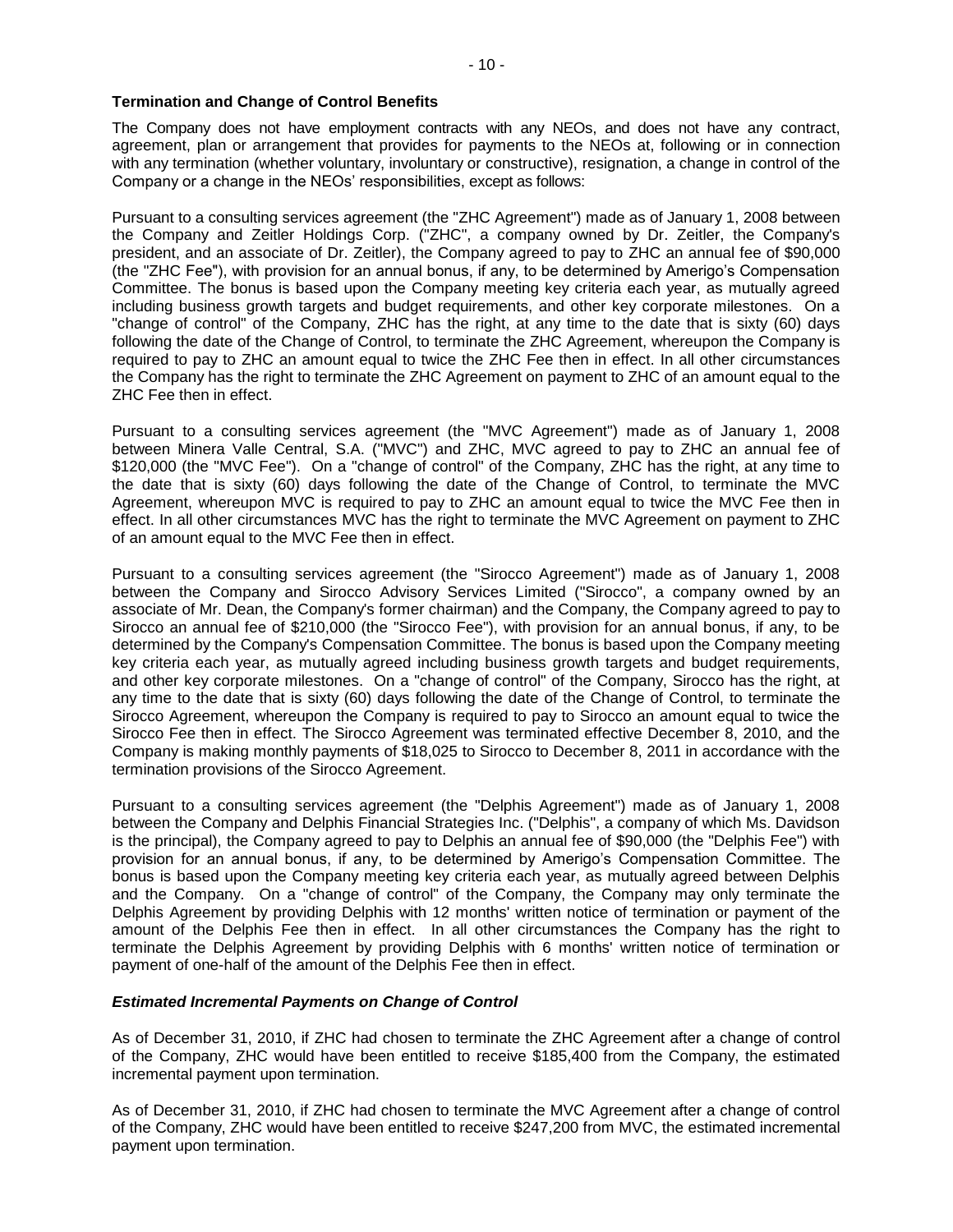As of December 31, 2010, if the Company had chosen to terminate the Delphis Agreement after a change of control of the Company, Delphis would have been entitled to receive \$92,700 from the Company in lieu of notice of termination.

#### **Performance Graph**

The trend shown by the performance graph set out below shows an increase in the Company's stock price until approximately the spring and summer of 2008, just before the start of the global financial crisis. Up until 2008, the Company awarded compensation increases and, in some years, bonuses to the NEOs as the Company's financial results improved and its share price increased. During 2007, however, the Chilean energy crisis began, and the Company's power costs increased six fold from January 2007 to January 2008. Power costs make up the majority of the Company's production costs, and this substantial increase had a significant adverse effect on the Company's 2007 and 2008 financial results and also affected its share price during that period. The large increase in the cost of energy was not factored into the determination of compensation during those years because it is outside of management's control. As mentioned above, reduced bonuses were paid in 2010 in respect of the 2009 fiscal year due to the global financial crisis and its ongoing effect on the share prices of the Company and virtually all other companies in the mining industry.

The following performance graph illustrates the Company's five year (to December 31, 2010) cumulative total shareholder return (assuming reinvestment of dividends, if any, on each dividend payment date) on a \$100 investment on January 1, 2005 in the Company's Shares compared to the return on a comparable investment on the S&P/TSX Composite Index. The share trading data is as reported by the TSX.



#### **Director Compensation**

The following table sets forth all amounts of compensation provided to directors who are not NEOs for the Company"s most recently completed financial year. All amounts in all of the following tables are in Canadian dollars.

| <b>Name</b>          | <b>Fees Earned</b> | <b>Option-Based</b> | <b>Total</b> |
|----------------------|--------------------|---------------------|--------------|
|                      | (\$)               | Awards<br>(\$)      | (\$`         |
| <b>Robert Gayton</b> | 32,000             | 75.480              | 107,480      |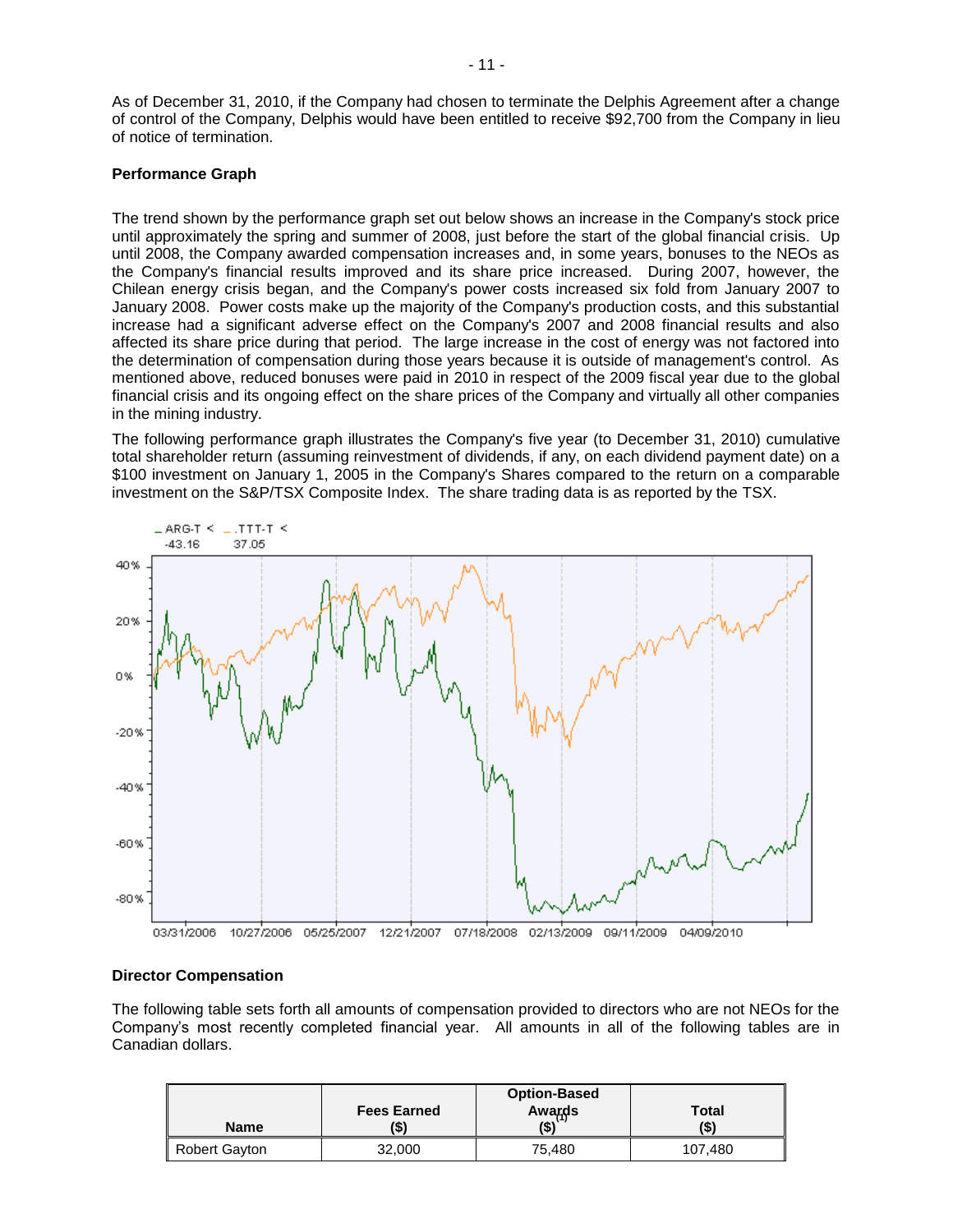| <b>Name</b>          | <b>Fees Earned</b> | <b>Option-Based</b><br>Awards | Total<br>(\$) |
|----------------------|--------------------|-------------------------------|---------------|
| <b>Ruston Goepel</b> | 31,000             | 75.480                        | 106,480       |
| Sidney Robinson      | 33,000             | 75.480                        | 108,480       |

 $(1)$  Value of stock options granted during the year. Please see Incentive Plan Awards, below, for details of stock option grants to directors who are not NEOs.

The compensation set out in the preceding table was paid to the Directors as compensation for acting in their capacity as Directors and for meeting and committee participation.

The Company has a stock option plan for the granting of incentive stock options to the officers, employees and Directors. The purpose of granting such options is to assist the Company in compensating, attracting, retaining and motivating the Directors of the Company and to more closely align the personal interests of such persons to that of the shareholders.

#### **Incentive Plan Awards - Value Vested or earned during the year**

The values vested or earned during the most recently completed financial year of incentive plan awards granted to Directors who are not Named Executive Officers are set out in the following table:

| <b>Director Name</b> | Option-Based Awards - Value Vested During The Year <sup>(1)</sup><br>(\$` |
|----------------------|---------------------------------------------------------------------------|
| Robert Gayton        | 75.480                                                                    |
| <b>Ruston Goepel</b> | 75.480                                                                    |
| Sidney Robinson      | 75,480                                                                    |

<sup>(1)</sup> Value is calculated for options granted during the year using the Black-Scholes Option Pricing Model and the following assumptions: expected dividend yield (nil), expected stock price volatility (78.60%), risk-free interest rate (1.77%) and expected life of options (3.3 years).

#### **Incentive Plan Awards - Outstanding Option Based Awards**

The following table sets forth information concerning all awards outstanding at the end of the most recently completed financial year to each of the directors of the Company who were not Named Executive Officers under incentive plans of the Company pursuant to which compensation depends on achieving certain performance goals or similar conditions within a specified period:

|                      | <b>Option-Based Awards</b>                                                                  |                                                   |                                         |                                                                             |  |  |
|----------------------|---------------------------------------------------------------------------------------------|---------------------------------------------------|-----------------------------------------|-----------------------------------------------------------------------------|--|--|
| <b>Director Name</b> | Number of<br><b>Securities</b><br>Underlying<br><b>Unexercised</b><br><b>Options</b><br>(#) | <b>Option Exercise</b><br><b>Price</b><br>$($ \$) | <b>Option Expiration</b><br><b>Date</b> | <b>Value of Unexercised</b><br>In-The-Money Options <sup>(1)</sup><br>$($)$ |  |  |
| <b>Robert Gayton</b> | 75,000                                                                                      | 2.71                                              | Feb. 21, 2011                           | N/A                                                                         |  |  |
|                      | 100.000                                                                                     | 2.23                                              | Feb. 28, 2012                           | N/A                                                                         |  |  |
|                      | 75,000                                                                                      | 2.13                                              | March 20, 2013                          | N/A                                                                         |  |  |
|                      | 200,000                                                                                     | 0.31                                              | March 24, 2014                          | 204,000                                                                     |  |  |
|                      | 200,000                                                                                     | 0.70                                              | March 4, 2015                           | 126,000                                                                     |  |  |
| <b>Ruston Goepel</b> | 75,000                                                                                      | 2.71                                              | Feb. 21, 2011                           | N/A                                                                         |  |  |
|                      | 100,000                                                                                     | 2.23                                              | Feb. 28, 2012                           | N/A                                                                         |  |  |
|                      | 75.000                                                                                      | 2.13                                              | March 20, 2013                          | N/A                                                                         |  |  |
|                      | 200,000                                                                                     | 0.31                                              | March 24, 2014                          | 204,000                                                                     |  |  |
|                      | 200,000                                                                                     | 0.70                                              | March 4, 2015                           | 126,000                                                                     |  |  |
| Sidney Robinson      | 75,000                                                                                      | 2.71                                              | Feb. 21, 2011                           | N/A                                                                         |  |  |
|                      | 100,000                                                                                     | 2.23                                              | Feb. 28, 2012                           | N/A                                                                         |  |  |
|                      | 75,000                                                                                      | 2.13                                              | March 20, 2013                          | N/A                                                                         |  |  |
|                      | 200,000                                                                                     | 0.31                                              | March 24, 2014                          | 204,000                                                                     |  |  |
|                      | 200,000                                                                                     | 0.70                                              | March 4, 2015                           | 126,000                                                                     |  |  |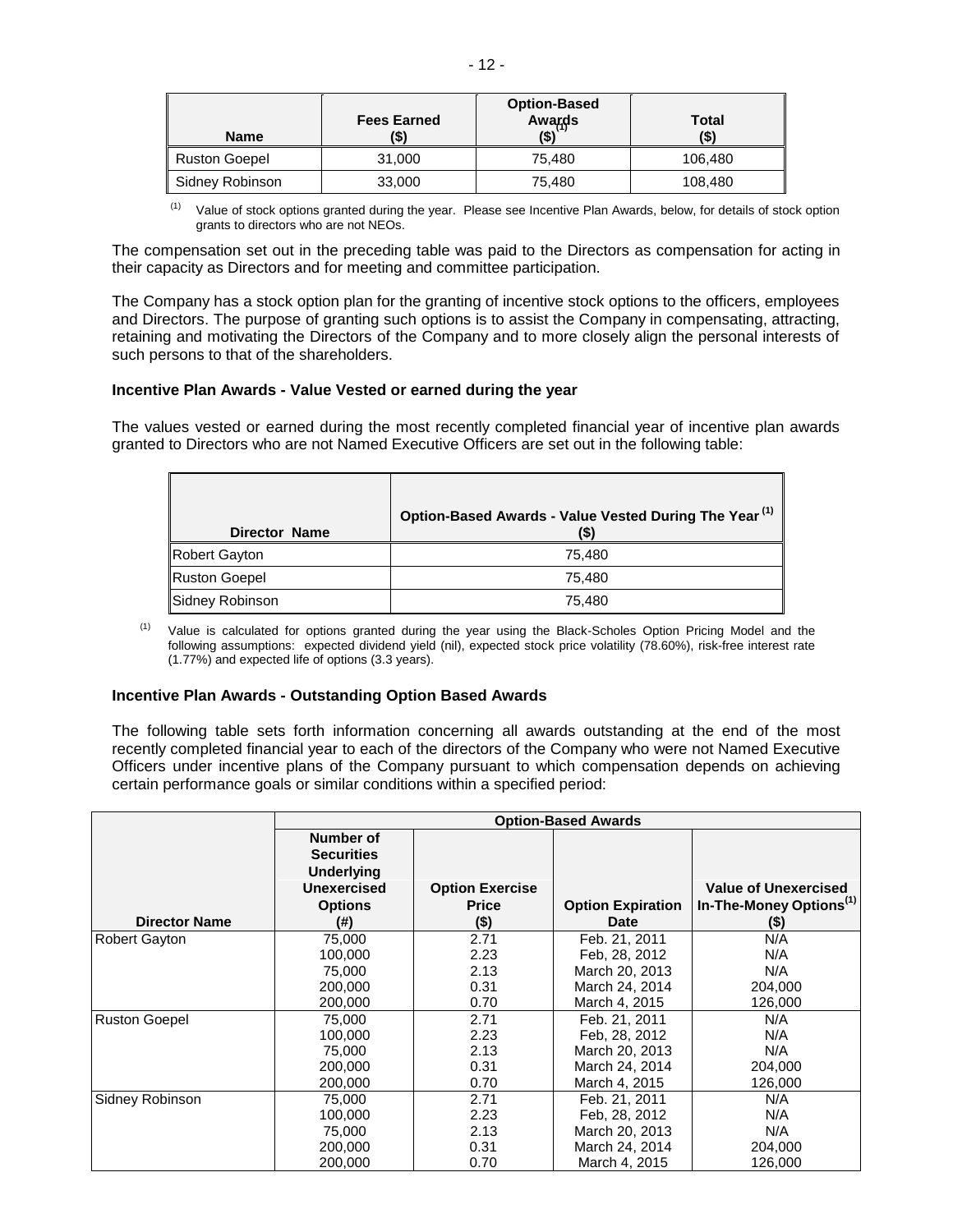|                      |                                                                                                           | <b>Option-Based Awards</b>                     |                                         |                                                                            |  |  |  |
|----------------------|-----------------------------------------------------------------------------------------------------------|------------------------------------------------|-----------------------------------------|----------------------------------------------------------------------------|--|--|--|
| <b>Director Name</b> | <b>Number of</b><br><b>Securities</b><br><b>Underlying</b><br><b>Unexercised</b><br><b>Options</b><br>(#) | <b>Option Exercise</b><br><b>Price</b><br>(\$) | <b>Option Expiration</b><br><b>Date</b> | <b>Value of Unexercised</b><br>In-The-Money Options <sup>(1)</sup><br>(\$) |  |  |  |
|                      |                                                                                                           |                                                |                                         |                                                                            |  |  |  |
| Total: I             | 1,950,000                                                                                                 |                                                |                                         | 990.000                                                                    |  |  |  |

Value is calculated by multiplying the number of securities which may be acquired on exercise of the option by the difference, if any, between the market value of the securities underlying the options at financial year-end and the exercise price of the options. The closing price for the Company's shares on December 31, 2010 was \$1.33.

#### **SECURITIES AUTHORIZED FOR ISSUANCE UNDER EQUITY COMPENSATION PLANS**

The following table summarizes relevant information as of December 31, 2010 with respect to compensation plans under which equity securities are authorized for issuance. At that date the Company had 171,510,344 Shares issued and outstanding.

| <b>Plan Category</b>                                                    | Number of securities to<br>be issued upon exercise<br>of outstanding options,<br>warrants and rights<br>(a) | Weighted-average<br>exercise price (\$)<br>of outstanding options,<br>warrants and rights<br>(b) | <b>Number of securities</b><br>remaining available for<br>future issuance under<br>equity compensation<br>plans (excluding<br>securities reflected in<br>column (a))<br>(c) |
|-------------------------------------------------------------------------|-------------------------------------------------------------------------------------------------------------|--------------------------------------------------------------------------------------------------|-----------------------------------------------------------------------------------------------------------------------------------------------------------------------------|
| Equity compensation<br>plans approved by<br>security holders            | 9,010,000                                                                                                   | 1.38                                                                                             | 8,141,034                                                                                                                                                                   |
| <b>Equity Compensation</b><br>Plans not approved by<br>security holders | Nil                                                                                                         | Nil                                                                                              | Nil                                                                                                                                                                         |
| Total                                                                   | 9,010,000                                                                                                   | 1.38                                                                                             | 8,141,034                                                                                                                                                                   |

The purpose of Company's stock option plan (the "Plan") is to allow the Company to grant options to directors, officers, employees and consultants as an incentive to dedicate their efforts to advance the success of the Company. The granting of options is intended to align the interests of such persons with those of the shareholders of the Company. Options are exercisable over periods of up to five years as determined by the Board of the Company and are required to have an exercise price of not less than the closing price of the Company"s shares on the TSX on the trading day immediately preceding the day on which the option is granted. Vesting provisions for all options are at the discretion of the Board. Pursuant to the Plan, the Board may, from time to time, authorize the issue of options to directors, officers, employees and consultants of the Company and its subsidiaries or employees of companies providing management or consulting services to the Company or its subsidiaries.

In addition, the Plan provides that:

- a) the aggregate number of Shares issuable under the Plan must not exceed 10% of the number of Shares of the Company outstanding at the time of any grant.
- b) the aggregate number of Shares reserved for issuance pursuant to the Plan or any other share compensation arrangement (pre-existing or otherwise) to insiders of the Company ("Insiders"), as that term is defined in the Securities Act (British Columbia), shall not exceed 10% of the Shares outstanding at any time unless the Company has obtained prior approval of the disinterested shareholders of the Company to do so.
- c) the aggregate number of Shares issued and options granted pursuant to the Plan or any other share compensation arrangement (pre-existing or otherwise) to Insiders within any one-year period shall not exceed 10% of the Shares outstanding unless the Company has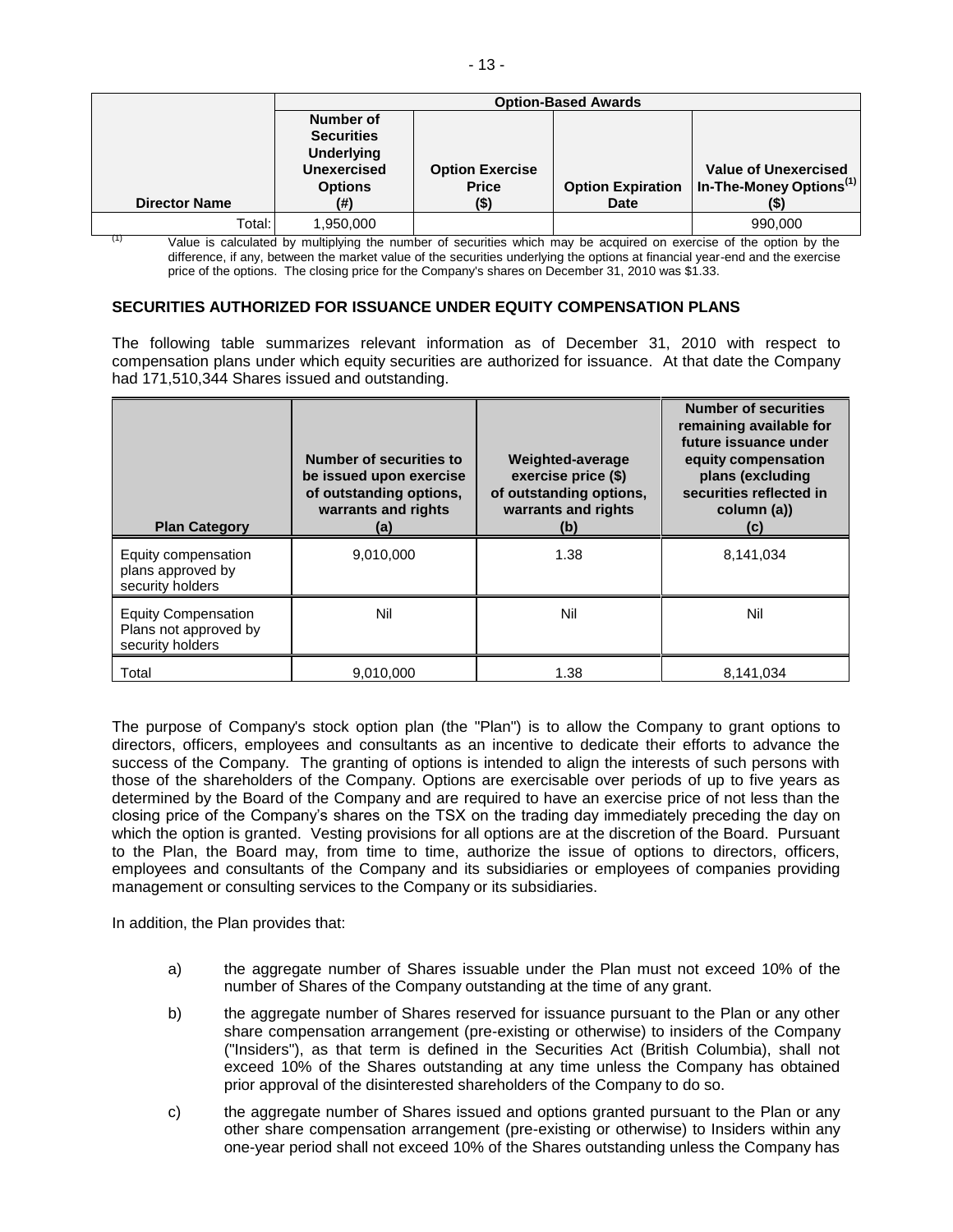obtained prior approval of the disinterested shareholders of the Company to do so;

- d) subject to section (e) below, upon ceasing to be an eligible optionee for any reason (other than death), such optionee has until the earlier of (i) the original expiry date; and (ii) 30 days from the date that such cessation occurs, to exercise his options;
- e) if an eligible optionee ceases to be an optionee due to death, the options held by such optionee will be exercisable for a period of 12 months from the date of such death by such optionee's legal heirs or representatives;
- f) subject to applicable TSX approval, and if required, shareholder approval, the board of directors may, at any time, amend or revise the terms of the Plan, provided that such amendment or revision shall not alter or impair the terms of any options theretofore granted under the Plan;
- g) in the event that any options granted to an Insider of the Company pursuant to the Plan are re-priced to a lower exercise price, the re-pricing of the options will be subject to the prior approval of the disinterested shareholders of the Company;
- h) the exercise price and the number of Shares which are subject to an option may be adjusted from time to time in the event of reclassifications, reorganizations or changes in the capital structure of the Company;
- i) on the occurrence of a takeover bid, or issuer bid transaction, the Board of Directors will have the right to accelerate the date on which any option becomes exercisable; and
- j) the options are non-assignable and non-transferable. The options can only be exercised by the optionee as long as the optionee remains an eligible optionee pursuant to the Plan, during the 30 day period the optionee ceases to be an eligible optionee pursuant to the Plan, or within twelve months from the date of the optionee's death.

In addition, there are no stock appreciation rights (SAR) associated with options granted under the Plan and there is no provision under the Plan to transform stock options into stock appreciation rights. No financial assistance is or will be provided to participants in the Plan by the Company to facilitate the purchase of Shares under the Plan.

As at the date hereof, the Company had options outstanding under the Plan to purchase a total of 10,320,000 Shares at an average exercise price of \$1.37 each and representing approximately 6.02% of the Company's issued and outstanding Shares. Options to purchase an additional 6,834,034 shares (representing 3.98% of the Company's issued and outstanding Shares) may be granted under the Plan.

A copy of the Plan is available for viewing up to the date of the Meeting at the Company"s offices at Suite 2694, Four Bentall Centre, 1055 Dunsmuir Street, Vancouver, British Columbia, V7X 1L3 and at the Meeting. In addition, a copy of the Plan will be mailed free of charge to any holder of Shares who requests a copy from the Corporate Secretary of the Company. Any such requests should be mailed to the Company at its head office to the attention of the Corporate Secretary.

### **INDEBTEDNESS OF DIRECTORS AND EXECUTIVE OFFICERS**

As at the date of this Information Circular, there was no indebtedness outstanding of any current or former Director, executive officer or employee of the Company which is owing to the Company or any of its subsidiaries, or to another entity which is the subject of a guarantee, support agreement, letter of credit or other similar arrangement or understanding provided by the Company or any of its subsidiaries, entered into in connection with a purchase of securities or otherwise.

No individual who is, or at any time during the most recently completed financial year was, a Director or executive officer of the Company, no proposed nominee for election as a Director of the Company and no associate of such persons:

(i) is or at any time since the beginning of the most recently completed financial year has been, indebted to the Company or any of its subsidiaries; or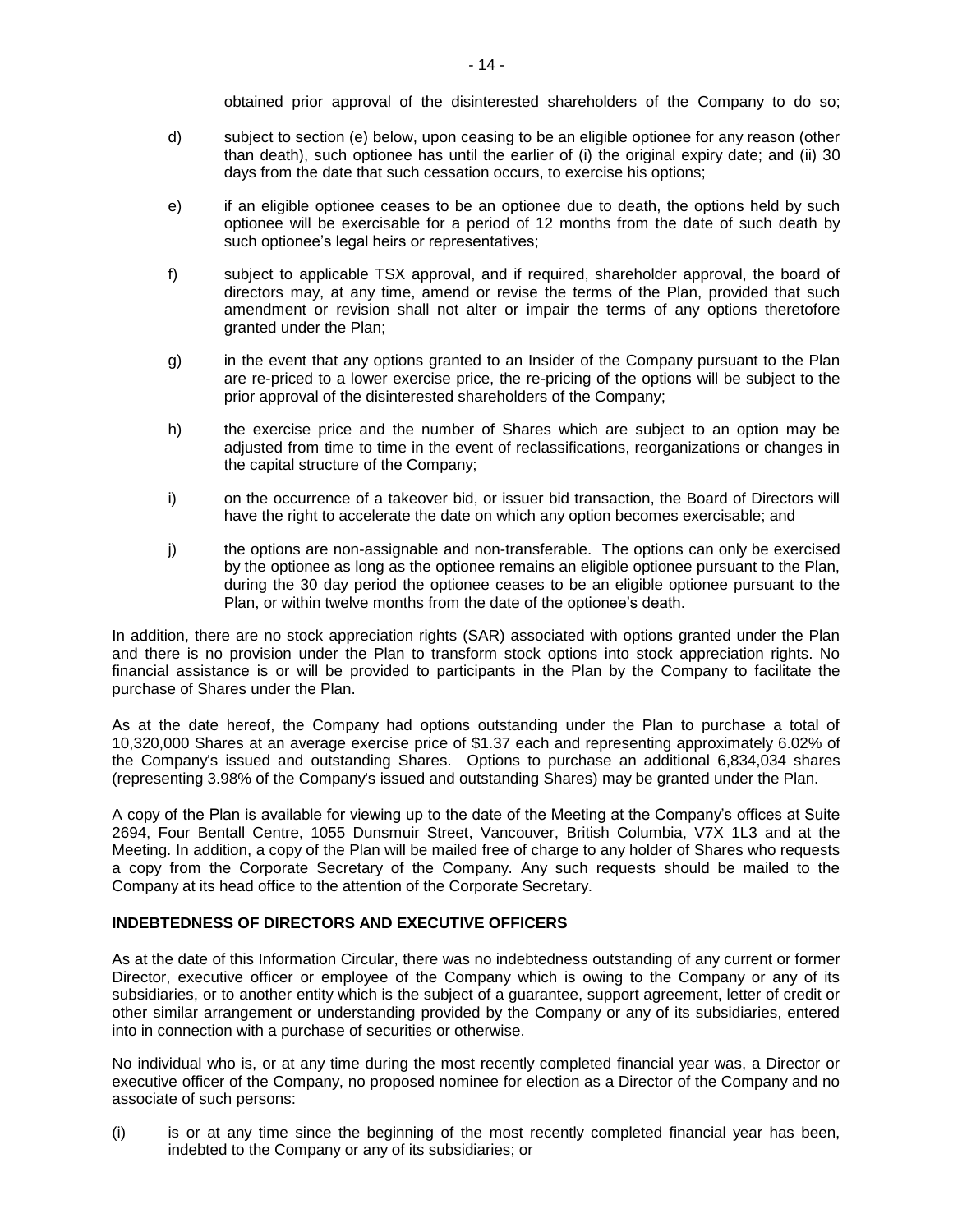(ii) is indebted to another entity and such indebtedness is, or at any time since the beginning of the most recently completed financial year has been, the subject of a guarantee, support agreement, letter of credit or other similar arrangement or understanding provided by the Company or any of its subsidiaries,

in relation to a securities purchase program or other program.

#### **PARTICULARS OF MATTERS TO BE ACTED UPON AT THE MEETING**

#### **Change in Number of Directors and Amendment of Articles of the Company**

Pursuant to the articles of the Company, the directors are elected for three year terms and are divided into Class I, Class II, and Class III directors, with terms expiring at the Company's Annual General Meeting in 2013, 2011 and 2012 respectively. There currently are five directors of the Company.

The Company's operations are located in South America in the country of Chile and its shares are also listed on the Lima Stock Exchange in the country of Peru. Management of the Company is of the view that it is in the Company's best interests to have South American representation on the Company's board of directors, and is therefore proposing to change the composition of the Company's board through the appointment of Messrs. Grau and Salas as set out in this Information Circular. Management is also of the view that one year terms for each of the Company's directors more closely align the Company with industry standards.

Accordingly, shareholders will be asked to pass an ordinary resolution, in substantially the following form (subject to such changes as may be required by counsel or regulatory authorities):

"RESOLVED, as an ordinary resolution, that the number of directors of the Company be increased from five to six."

To be effective, the ordinary resolution must be approved by not less than one-half of the votes cast by holders of the common shares of the Company present in person, or represented by proxy, at the Meeting.

The Board of Directors also recommends that the Articles of the Company be altered to remove the provisions thereof which provide for staggered terms of office for the directors (the "Staggered Board Provisions") so that that the terms of office of all directors will be for one year and expire at the Company's next annual general meeting. Section 14.1 of the Company's Articles currently provides for staggered terms of office for the Board of Directors, with three separate classes of directors each with a three year term. The Board of Directors propose that the Company"s Articles be altered by replacing section 14.1 thereof with provisions which do not contain the Staggered Board Provisions. The text of the special resolution is as follows:

"RESOLVED, as a special resolution, that:

1. the Articles of the Company be altered by deleting section 14.1 of the Articles in its entirety and by adding the following as section 14.1 of the Articles:

#### "14.1 **Election of Directors at Annual General Meeting**

At every annual general meeting and in every unanimous resolution contemplated by Article 10.2:

(1). The shareholders entitled to vote at the annual general meeting for the election of directors must elect, or in the unanimous resolution appoint, a board of directors consisting of the number of directors for the time being set under these Articles; and

(2) all the directors cease to hold office immediately before the election or appointment of directors under paragraph (1), but are eligible for re-election or reappointment.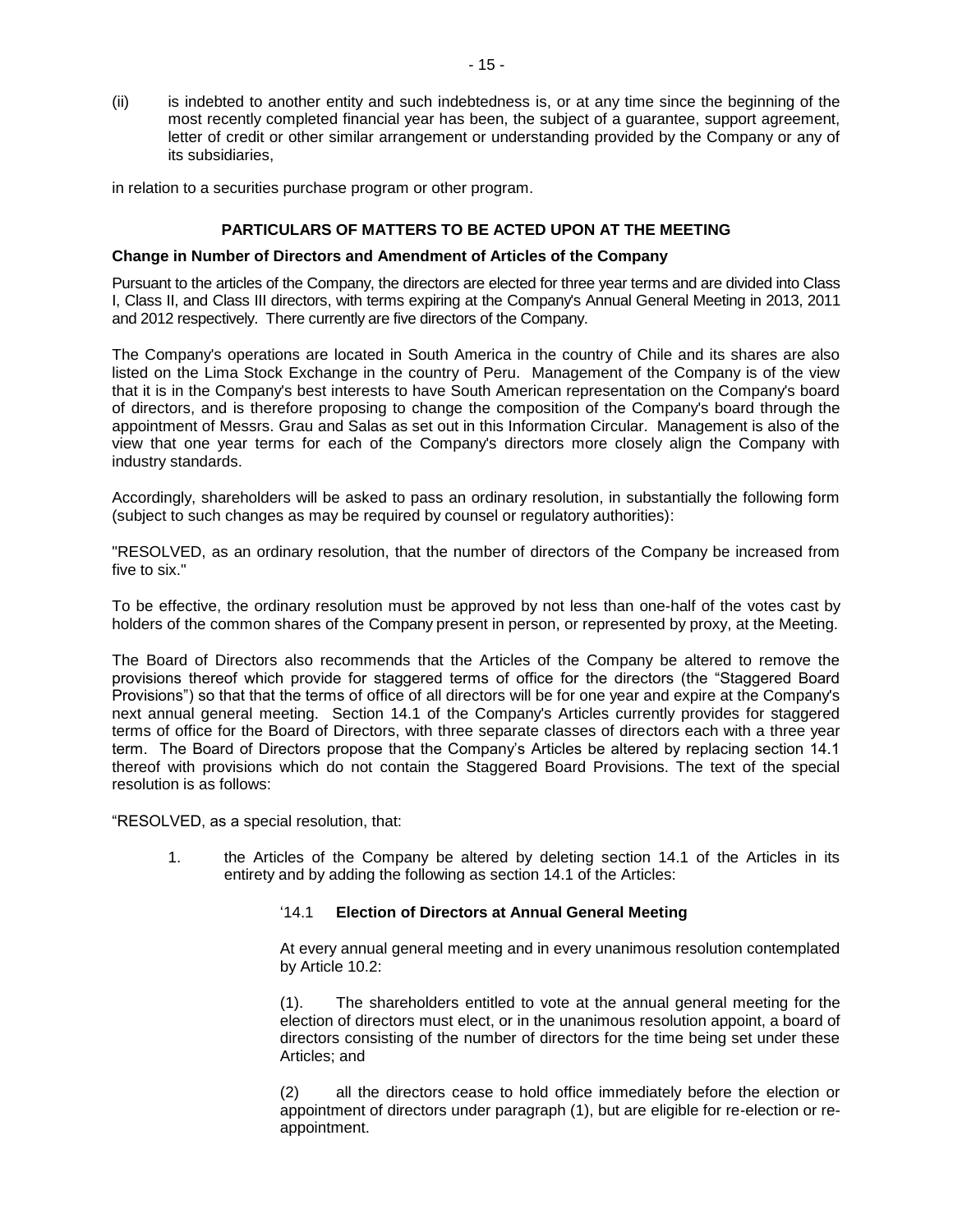- 2. The five current directors of the Company cease to hold office immediately before the election of directors at the 2011 annual general meeting of the shareholders of the Company.
- 3. Any one director or officer of the Company is hereby authorized and directed, for and on behalf of the Company, to execute or cause to be executed and to deliver or cause to be delivered such other documents and instruments and to do or cause to be done such other acts and things as may in the opinion of such director or officer of the Company be necessary or desirable to carry out the intent of the foregoing."

If the shareholders of the Corporation approve of the foregoing special resolution, and thereby remove the Staggered Board Provisions, shareholders will be asked to pass a special resolution to remove the directors whose terms of office do not expire at the Meeting as a result of the Staggered Board Provisions so that all six directors can be elected for a term expiring at the Company's next Annual General Meeting. The text of the special resolution is as follows:

"RESOLVED, as a special resolution, that:

- 1. Steven Dean, Sidney Robinson and Robert Gayton be removed as directors of the Company; and
- 2. Any one director or officer of the Company is hereby authorized and directed, for and on behalf of the Company, to execute or cause to be executed and to deliver or cause to be delivered such other documents and instruments and to do or cause to be done such other acts and things as may in the opinion of such director or officer of the Company be necessary or desirable to carry out the intent of the foregoing."

To be effective, the aforementioned special resolutions must be approved by not less than two-thirds of the votes cast by holders of the Shares of the Company present in person, or represented by proxy, at the Meeting.

#### **INTEREST OF INFORMED PERSONS IN MATERIAL TRANSACTIONS**

Except as disclosed herein, and other than transactions carried out in the ordinary course of business of the Company, no informed person of the Company or proposed director of the Company, no associate or affiliate of the foregoing persons, nor any shareholder beneficially owning, directly or indirectly, Shares, or exercising control or direction over Shares, or a combination of both, carrying more than 10% of the voting rights attached to the Company's outstanding Shares nor an associate or affiliate of any of the foregoing persons has or has had any material interest, direct or indirect, in any transaction since the commencement of the Company's most recently completed financial year or in any proposed transaction which in either case has materially affected or would materially affect the Company or any of its subsidiaries.

#### **APPOINTMENT OF AUDITORS**

PricewaterhouseCoopers LLP, Chartered Accountants, of Vancouver, British Columbia are the auditors of the Company. Unless otherwise instructed, the proxies given pursuant to this solicitation will be voted for the re-appointment of PricewaterhouseCoopers LLP, Chartered Accountants, as the auditors of the Company to hold office for the ensuing year at remuneration to be fixed by the directors.

#### **MANAGEMENT CONTRACTS**

No management functions of the Company are performed to any substantial degree by a person other than the directors or executive officers of the Company. Please see "Executive Compensation – Termination of Employment, Changes in Responsibility and Employment Contracts" above for a summary of the management contracts of the Company's Named Executive Officers.

### **INTEREST OF CERTAIN PERSONS IN MATTERS TO BE ACTED UPON**

Except as set out herein, no person who has been a director or executive officer of the Company at any time since the beginning of the Company"s last financial year, no proposed nominee of management of the Company for election as a director of the Company and no associate or affiliate of the foregoing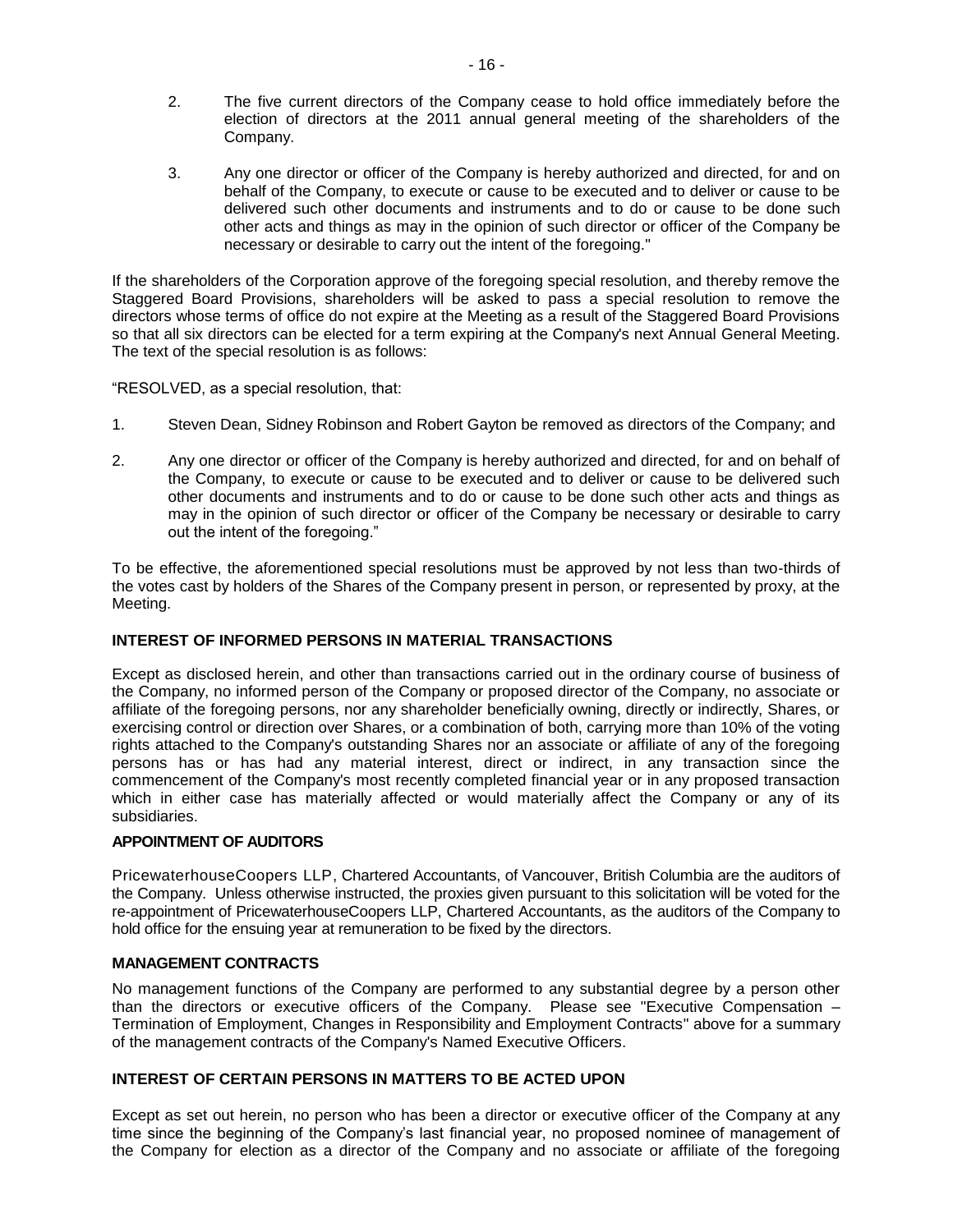persons, has any material interest, direct or indirect, by way of beneficial ownership or otherwise, in matters to be acted upon at the Meeting, other than the election of directors or the appointment of auditors.

#### **STATEMENT OF CORPORATE GOVERNANCE PRACTICES**

Effective June 30, 2005, National Instrument 58-101 Disclosure of Corporate Governance Practices ("*NI 58-101*") was adopted in each of the provinces and territories of Canada. NI 58-101 requires issuers to disclose the corporate governance practices that they have adopted. The corporate governance practices adopted by the Company are set out in the attached Schedule "A".

#### **AUDIT COMMITTEE INFORMATION**

Information regarding the Company's Audit Committee, together with a copy of the Audit Committee's charter, is contained in the Company's Annual Information Form dated March 31, 2011 (the "*AIF*"). A copy of the AIF is available under the Company's profile on SEDAR at **www.sedar.com**.

#### **ADDITIONAL INFORMATION**

Additional information relating to the Company is on SEDAR at [www.sedar.com.](http://www.sedar.com/) Shareholders may contact the Company at Suite 2694, 1055 Dunsmuir Street, Vancouver, BC, V7X 1L3 (Telephone: 604- 681-2802) to request copies of the Company"s financial statements and MD&A.

Financial information is provided in the Company"s audited financial statements and MD&A for its most recently completed financial year, which financial statements and MD&A are filed on SEDAR.

#### **OTHER MATTERS**

Management of the Company is not aware of any other matter to come before the Meeting other than as set forth in the Notice of Meeting. If any other matter properly comes before the Meeting, it is the intention of the persons named in the enclosed form of proxy to vote the shares represented thereby on such matter in accordance with their best judgment.

DATED this 31<sup>st</sup> day of March, 2011

BY ORDER OF THE BOARD OF DIRECTORS

Hough

Robert Gayton Chairman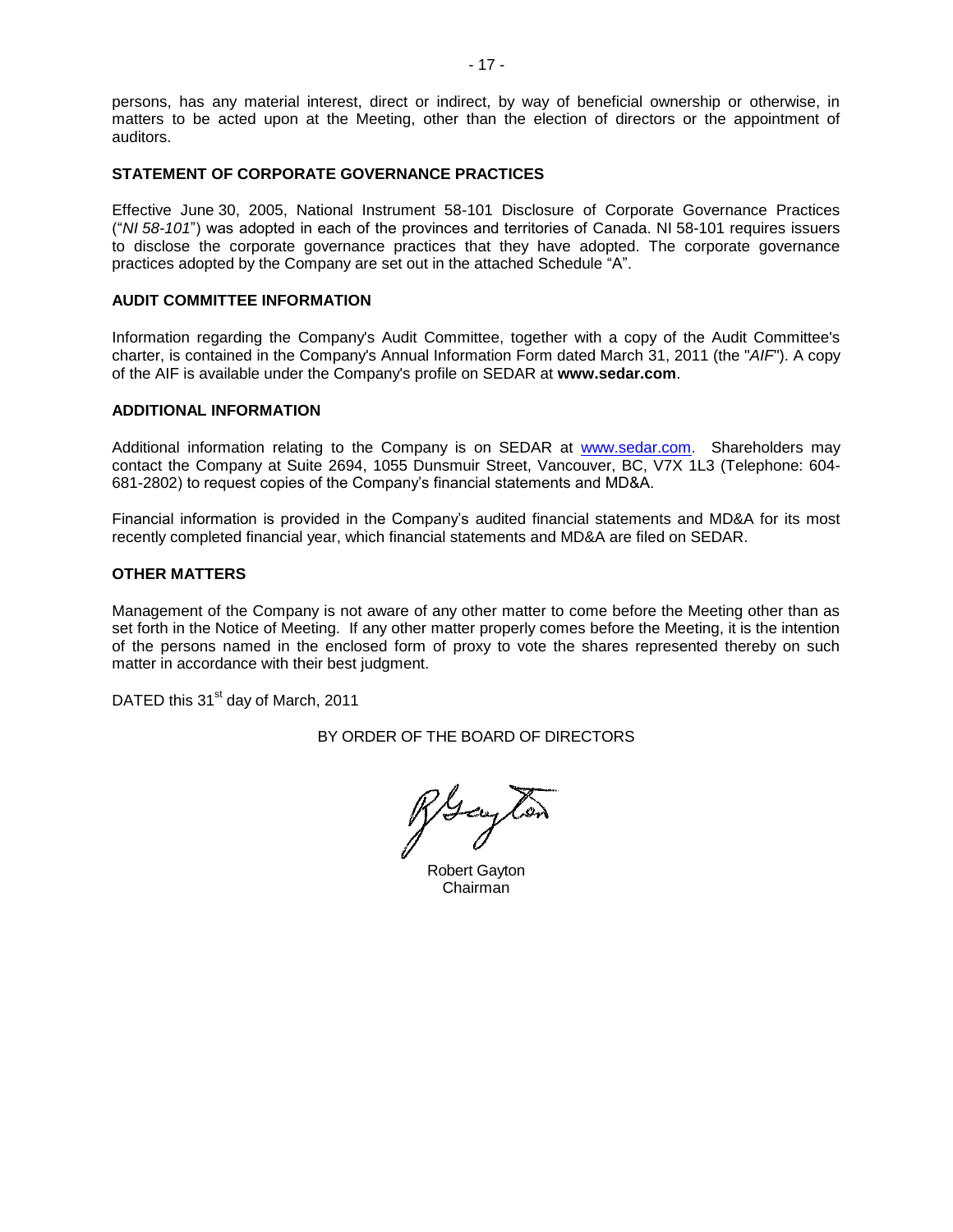## **SCHEDULE "A"**

## **CORPORATE GOVERNANCE PRACTICES**

The following table addresses the disclosure requirements set out in Form 58-101F1 Corporate Governance Disclosure:

| <b>Corporate Governance Disclosure</b><br><b>Requirement</b>                                                                                                                                                                                                                                                                                                                                                                                                                                                                                           | <b>The Company's Approach</b>                                                                                                                                                                                                                                                                                                                                                                                                                                                                                                                                                                                                                                                                                                                                  |
|--------------------------------------------------------------------------------------------------------------------------------------------------------------------------------------------------------------------------------------------------------------------------------------------------------------------------------------------------------------------------------------------------------------------------------------------------------------------------------------------------------------------------------------------------------|----------------------------------------------------------------------------------------------------------------------------------------------------------------------------------------------------------------------------------------------------------------------------------------------------------------------------------------------------------------------------------------------------------------------------------------------------------------------------------------------------------------------------------------------------------------------------------------------------------------------------------------------------------------------------------------------------------------------------------------------------------------|
| 1. Board of Directors -<br>(a) Disclose identity of directors<br>who<br>are<br>independent.                                                                                                                                                                                                                                                                                                                                                                                                                                                            | (a) The Company's independent directors are Robert Gayton,<br>Ruston Goepel and Sidney Robinson.                                                                                                                                                                                                                                                                                                                                                                                                                                                                                                                                                                                                                                                               |
| (b) Disclose identity of directors who are not<br>independent and describe the basis for that<br>determination.                                                                                                                                                                                                                                                                                                                                                                                                                                        | (b) The Company's non-independent directors are Klaus Zeitler,<br>who is non-independent insofar as he is President and CEO of<br>the Company, and Steven Dean, who was executive chairman<br>of the Company until December 8, 2010.                                                                                                                                                                                                                                                                                                                                                                                                                                                                                                                           |
| (c) Disclose whether or not a majority of directors<br>are independent. If a majority of directors are<br>not independent, describe what the board of<br>directors (the board) does to facilitate its<br>exercise of independent judgment in carrying<br>out its responsibilities.                                                                                                                                                                                                                                                                     | (c) A majority of the directors are independent.                                                                                                                                                                                                                                                                                                                                                                                                                                                                                                                                                                                                                                                                                                               |
| (d) If a director is presently a director of any other<br>issuer that is a reporting issuer (or the<br>equivalent) in a jurisdiction or a foreign<br>jurisdiction, identify both the director and the<br>other issuer.                                                                                                                                                                                                                                                                                                                                 | The directors are also directors of the following other<br>(d)<br>reporting issuers as of the date of this Information Circular:<br>• Steven Dean: Spur Ventures Inc.; Infinito Gold Ltd. and<br>Oceanic Iron Ore Corp.<br>• Klaus Zeitler: Candente Copper Corp.; Western Copper<br>Corporation; Rio Alto Mining Limited; and Los Andes<br>Copper Ltd.<br>• Sidney Robinson: Chartwell Seniors Housing Real Estate<br>Investment Trust and Rio Alto Mining Limited.<br>• Robert Gayton: B2Gold Corp.; Eastern Platinum Limited;<br>Nevsun Resources Ltd.; Palo Duro Energy Inc.; Quaterra<br>Resources Inc.;; and Western Copper Corporation.<br>• Ruston Goepel: Spur Ventures Inc.; TELUS Corporation;<br>Auto Canada Income Fund; and Baytex Energy Trust. |
| (e) Disclose whether or not the independent<br>directors hold regularly scheduled meetings at<br>which<br>non-independent<br>directors<br>and<br>members of management are not in<br>attendance. If the independent directors hold<br>such meetings, disclose the number of<br>meetings held since the beginning of the<br>issuer's most recently completed financial<br>year. If the independent directors do not hold<br>such meetings, describe what the board does<br>to facilitate open and candid discussion<br>among its independent directors. | (e) During the 2010 financial year the Company held regular<br>quarterly meetings of the audit committee and full board (the<br>"Board"), and other meetings of the full board as required.<br>At all board meetings management sought the opinion of the<br>independent directors for all material matters related to the<br>Company. The independent directors meet on a regular<br>basis when non-independent directors and members of<br>management are not in attendance, and also meet regularly<br>as members of the audit and compensation committees,<br>and generally part of those meetings are without non-<br>independent directors and members of management in<br>attendance.                                                                   |
| Disclose whether or not the chair of the board<br>(f)<br>is an independent director. If the board has a<br>chair or lead director who is an independent<br>director, disclose the identity of<br>the<br>independent chair or lead director, and                                                                                                                                                                                                                                                                                                        | Robert Gayton, the Company's non-executive chairman, is an<br>(f)<br>independent director. Until December 8, 2010, Steven Dean<br>was chairman of the Company. Mr. Dean as chair of the<br>meetings of the Board actively sought out the views of<br>independent directors on all Board matters. In addition, the                                                                                                                                                                                                                                                                                                                                                                                                                                              |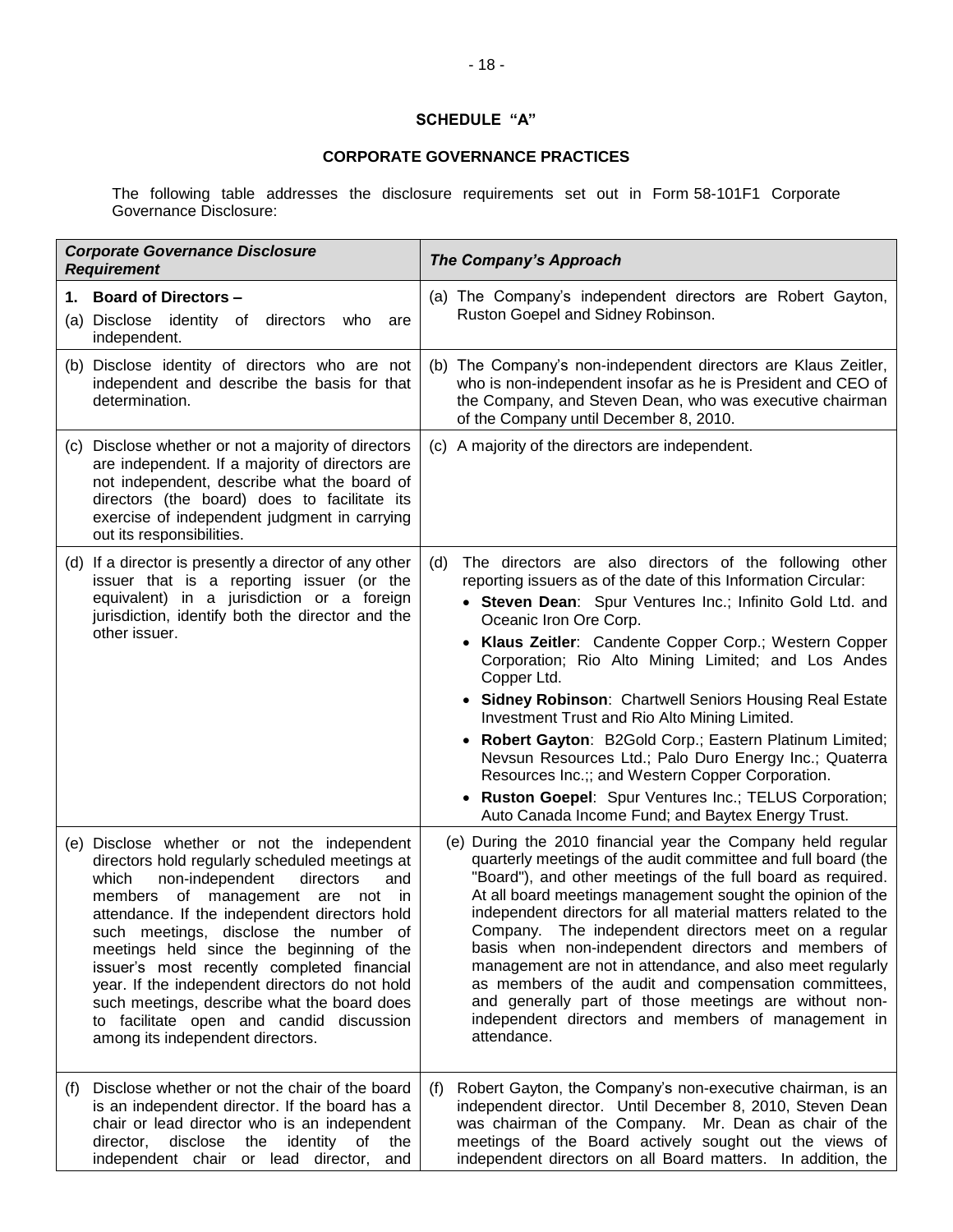| <b>Corporate Governance Disclosure</b><br><b>Requirement</b>                                                                                                                                                                                     | <b>The Company's Approach</b>                                                                                                                                                                                                                                                                                                                                                                                                                                                           |
|--------------------------------------------------------------------------------------------------------------------------------------------------------------------------------------------------------------------------------------------------|-----------------------------------------------------------------------------------------------------------------------------------------------------------------------------------------------------------------------------------------------------------------------------------------------------------------------------------------------------------------------------------------------------------------------------------------------------------------------------------------|
| describe his or her role and responsibilities. If<br>the board has neither a chair that is<br>independent nor a lead director that is<br>independent, describe what the board does to<br>provide leadership for its<br>independent<br>directors. | independent directors know each other well and communicate<br>with each other on a regular basis.                                                                                                                                                                                                                                                                                                                                                                                       |
| (g) Disclose the attendance record of each<br>director for all board meetings held since the<br>beginning of the issuer's most recently<br>completed financial year.                                                                             | (g) The Company has held 8 Board meetings (7 board meetings<br>in 2010 and 1 in 2011) since the beginning of its most recently<br>completed financial year. The attendance record for the<br>directors is: Steven Dean 8/8, Klaus Zeitler 8/8, Robert Gayton<br>8/8, Ruston Goepel 7/8 and Sidney Robinson 8/8.                                                                                                                                                                         |
| 2. Board Mandate -<br>Disclose the text of the board's written<br>mandate. If the board does not have a written<br>mandate, describe how the board delineates<br>its role and responsibilities.                                                  | On January 20, 2011, the Board appointed an Executive<br>Committee composed of Messrs. Gayton (Chairman), Robinson,<br>Goepel and Zeitler. The purpose of the Executive Committee is to<br>exercise, during the intervals between meetings of the Company's<br>Board of Directors, all the powers of the Board of Directors,<br>except:                                                                                                                                                 |
|                                                                                                                                                                                                                                                  | the power to fill vacancies in the Board of<br>(a)<br>Directors;<br>the power to remove a director; and<br>(b)<br>the power to change the membership of, or fill<br>(c)<br>vacancies in, any committee of the Board of<br>Directors.                                                                                                                                                                                                                                                    |
|                                                                                                                                                                                                                                                  | The Executive Committee has met four times since being set up<br>by the board, and all members have attended each of the four<br>The Executive Committee Charter is set out<br>meetings.<br>immediately following this Corporate Governance Disclosure.                                                                                                                                                                                                                                 |
|                                                                                                                                                                                                                                                  | The Board, currently through the Executive Committee, has<br>assumed responsibility for stewardship of the Company, including<br>operation<br>of the<br>business,<br>overseeing<br>the<br>supervising<br>management and setting milestones for the Company. The Board<br>reviewed and approved the statements of responsibilities for the<br>Company including, but not limited to, the Corporate Governance<br>Charter and the Code of Ethics for Financial Managers.                  |
|                                                                                                                                                                                                                                                  | The Board or the Executive Committee approves all significant<br>decisions affecting the Company and the companies in which the<br>Company holds direct and indirect interests, and sets specific<br>milestones for management.                                                                                                                                                                                                                                                         |
|                                                                                                                                                                                                                                                  | The Board and senior management have been responsible for<br>identifying the principal risks of the Company's business. The<br>Board, currently through the Executive Committee, has assumed<br>responsibility for ensuring these risks are effectively monitored and<br>mitigated to the extent practicable.                                                                                                                                                                           |
|                                                                                                                                                                                                                                                  | Management is responsible for developing a draft long-term<br>strategic plan and operating plan for the Company and proposing it<br>to the Board or the Executive Committee. The Board or the<br>Executive Committee reviews and comments on the plans<br>presented by management. To date, Board consideration and<br>approval has been required for all material contracts and business<br>transactions, all debt and equity financing proposals and senior<br>executive recruitment. |
|                                                                                                                                                                                                                                                  | Until December 8, 2010, the Board delegated to Messrs. Dean and<br>Zeitler responsibility for meeting defined corporate objectives,<br>implementing approved strategic and operating plans, carrying on                                                                                                                                                                                                                                                                                 |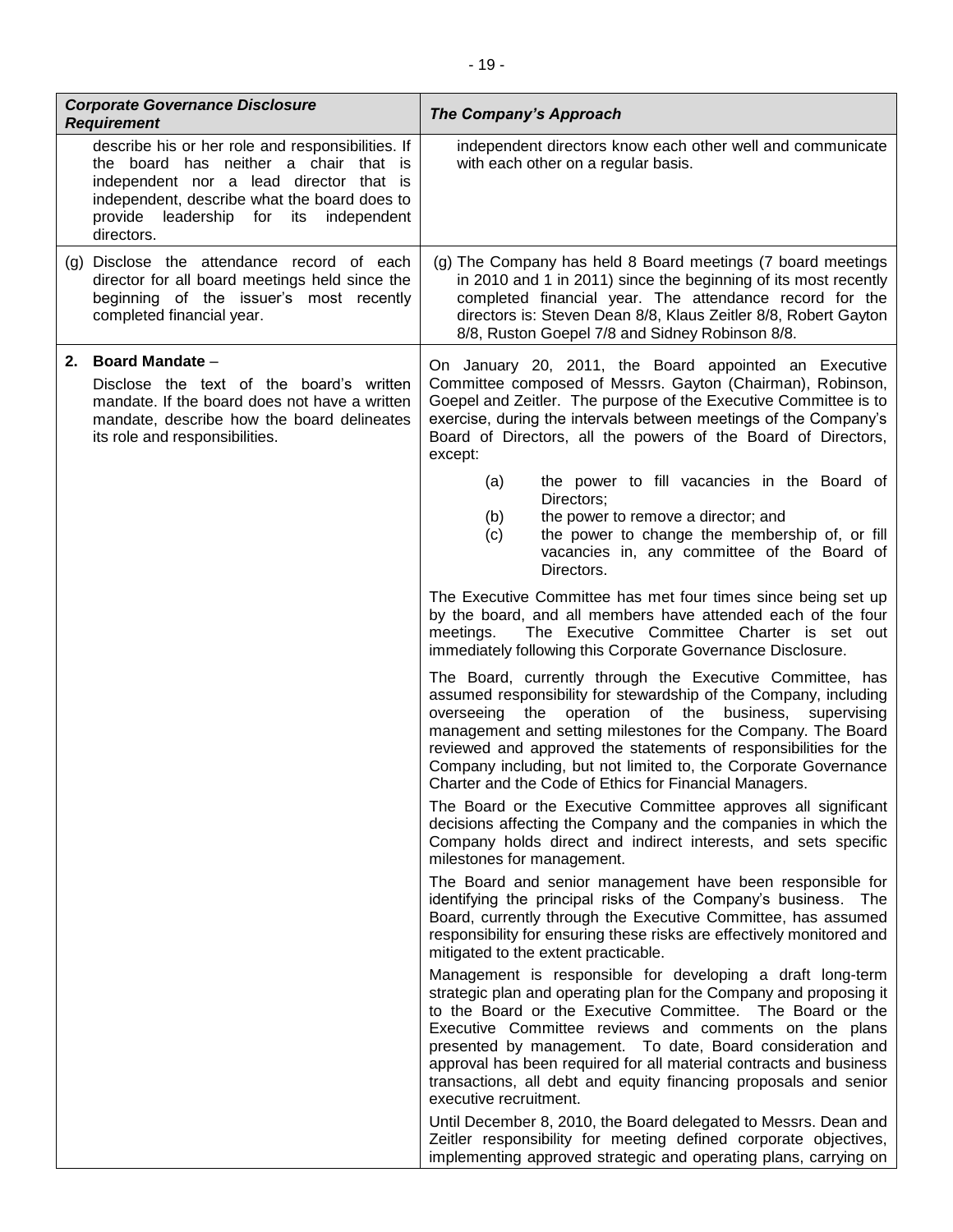| <b>Corporate Governance Disclosure</b><br><b>Requirement</b>                                                                                                                                                                                                                                                                                                                                   | <b>The Company's Approach</b>                                                                                                                                                                                                                                                                                                                                                                                                                                                                                                                                                                                                                                                                                   |
|------------------------------------------------------------------------------------------------------------------------------------------------------------------------------------------------------------------------------------------------------------------------------------------------------------------------------------------------------------------------------------------------|-----------------------------------------------------------------------------------------------------------------------------------------------------------------------------------------------------------------------------------------------------------------------------------------------------------------------------------------------------------------------------------------------------------------------------------------------------------------------------------------------------------------------------------------------------------------------------------------------------------------------------------------------------------------------------------------------------------------|
|                                                                                                                                                                                                                                                                                                                                                                                                | the Company's business in the ordinary course, managing the<br>Company's cash flow, evaluating new business opportunities,<br>recruiting staff and complying with applicable regulatory<br>requirements. On December 8, 2010 the Board appointed Dr.<br>Zeitler CEO of the Company.                                                                                                                                                                                                                                                                                                                                                                                                                             |
|                                                                                                                                                                                                                                                                                                                                                                                                | The Board or the Executive Committee approves all of the<br>Company's major communications, including annual and quarterly<br>reports and press releases.                                                                                                                                                                                                                                                                                                                                                                                                                                                                                                                                                       |
|                                                                                                                                                                                                                                                                                                                                                                                                | Project budgets have either been brought before the Board or the<br>Executive Committee for approval on a regular basis, and their<br>direction with respect to these budgets is communicated back to<br>staff by management.                                                                                                                                                                                                                                                                                                                                                                                                                                                                                   |
|                                                                                                                                                                                                                                                                                                                                                                                                | The Board as a whole initially developed the Company's approach<br>to corporate governance.                                                                                                                                                                                                                                                                                                                                                                                                                                                                                                                                                                                                                     |
|                                                                                                                                                                                                                                                                                                                                                                                                | The number of scheduled Board and Executive Committee<br>meetings varies with circumstances but historically a minimum of<br>four meetings are held annually. In addition, special meetings are<br>called as necessary. Management establishes the agenda for<br>every meeting but each director or committee member has the<br>opportunity to raise subjects that are not on the agenda at any<br>meeting. Meeting materials to be reviewed and/or discussed for<br>action by the Board or the Executive Committee are distributed to<br>all meeting participants in time for review prior to each meeting.<br>Board members have full and free access to senior management                                    |
| 3. Position Description -                                                                                                                                                                                                                                                                                                                                                                      | and employees of the Company.                                                                                                                                                                                                                                                                                                                                                                                                                                                                                                                                                                                                                                                                                   |
| (a) Disclose whether or not the board has<br>developed written position descriptions for the<br>chair and the chair of each board committee.<br>If the board has not developed written position<br>descriptions for the chair and/or the chair of<br>each board committee, briefly describe how<br>board<br>delineates<br>the<br>role<br>the<br>and<br>responsibilities of each such position. | (a) The Company has not developed written position descriptions<br>for the Company's chair and the chair of each Board<br>committee. The chairs of the nominating and compensation<br>committees are responsible for calling the meetings of the<br>respective committees, establishing meeting agendas with<br>input from management, and supervising the conduct of the<br>meetings. The chair of the audit committee has a clear<br>mandate from the Board to carry out his responsibilities.                                                                                                                                                                                                                |
| (b) Disclose whether or not the board and CEO<br>have developed a written position description<br>for the CEO. If the board and CEO have not<br>developed such a position description, briefly<br>describe how the board delineates the role<br>and responsibilities of the CEO.                                                                                                               | The Company has not, to date, developed formal, documented<br>(b)<br>position descriptions for the Board and management. The<br>Board or the Executive Committee annually approves the<br>operating and capital budgets and strategic plan, and<br>management is required to ensure the Company operates<br>within the guidelines contained in such documents. Material<br>departures must be approved by the Board or the Executive<br>Committee. The Board is of the view that the respective<br>corporate governance roles of the board and management, as<br>represented by the Chairman and President, are clear, and<br>that the limits to management's responsibility and authority are<br>well-defined. |
| 4. Orientation and Continuing Education -                                                                                                                                                                                                                                                                                                                                                      |                                                                                                                                                                                                                                                                                                                                                                                                                                                                                                                                                                                                                                                                                                                 |
| (a) Briefly describe what measures the board<br>takes to orient new directors regarding<br>i. The role of the board, its committees and<br>its directors, and<br>ii. The nature and operation of the issuer's                                                                                                                                                                                  | (a) The Company does not have a formal orientation and<br>education program for new directors. However, new directors<br>are provided with relevant materials with respect to the<br>Company, and spend a considerable amount of time being<br>oriented on relevant corporate issues by the chairman and                                                                                                                                                                                                                                                                                                                                                                                                        |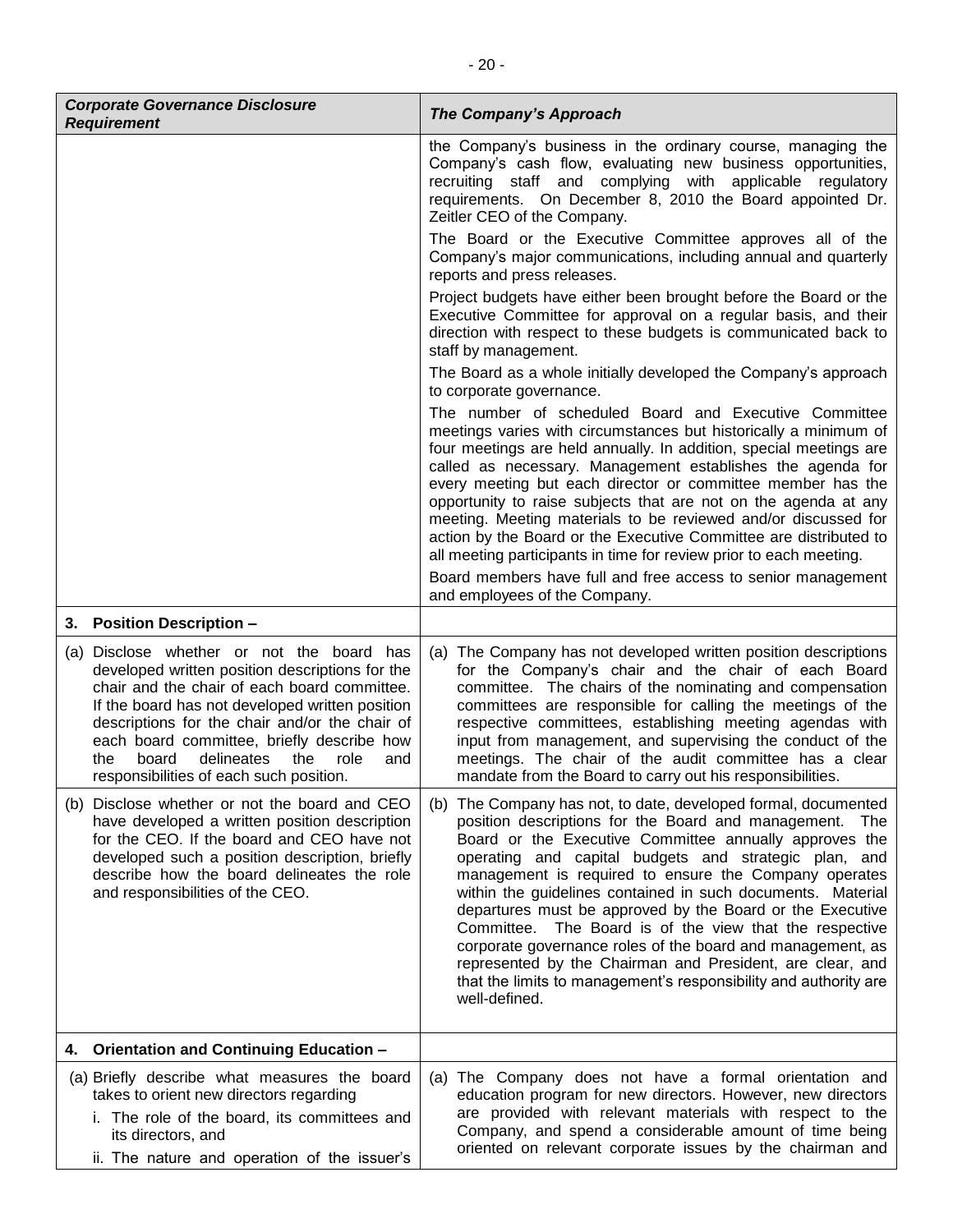| <b>Corporate Governance Disclosure</b><br><b>Requirement</b>                                                                                                                                                                                                                                                                                                                                                                                                                                                                                                                                                                                                                                                                                      | <b>The Company's Approach</b>                                                                                                                                                                                                                                                                                                                                                                                                                                                                                                                                                                                                                                                                                                                                                                                                                                                                                                                                                                                                                                                                                 |
|---------------------------------------------------------------------------------------------------------------------------------------------------------------------------------------------------------------------------------------------------------------------------------------------------------------------------------------------------------------------------------------------------------------------------------------------------------------------------------------------------------------------------------------------------------------------------------------------------------------------------------------------------------------------------------------------------------------------------------------------------|---------------------------------------------------------------------------------------------------------------------------------------------------------------------------------------------------------------------------------------------------------------------------------------------------------------------------------------------------------------------------------------------------------------------------------------------------------------------------------------------------------------------------------------------------------------------------------------------------------------------------------------------------------------------------------------------------------------------------------------------------------------------------------------------------------------------------------------------------------------------------------------------------------------------------------------------------------------------------------------------------------------------------------------------------------------------------------------------------------------|
| business.                                                                                                                                                                                                                                                                                                                                                                                                                                                                                                                                                                                                                                                                                                                                         | In addition, the directors generally visit the<br>president.<br>Company's operations in South America each year, in order to<br>meet with local management, view the Company's plant and<br>capital additions, visit the operations and meet with<br>management of the Company's feed material supplier,<br>Codelco-El Teniente, and concentrate purchasers, Enami and<br>Molymet. The directors visited the Company's operations<br>annually until the global financial crisis. During the last two<br>years the annual trip was suspended as a cost-saving<br>measure, but the members of the Executive Committee plan<br>to visit the Company's operations in 2011. The last change to<br>the Board occurred in August 2004.                                                                                                                                                                                                                                                                                                                                                                               |
| (b) Briefly describe what measures, if any, the<br>board takes to provide continuing education<br>for its directors. If the board does not provide<br>continuing education, describe how the board<br>ensures that its directors maintain the skill and<br>knowledge necessary to meet their obligations<br>as directors.                                                                                                                                                                                                                                                                                                                                                                                                                         | (b) When Board members visit the Company's plant and<br>operations, particular focus is paid to changes resulting from<br>capital investments. Detailed discussions are held with senior<br>plant managers concerning all matters relating to the business<br>including technical and operational challenges facing the<br>Company, budgets, capital expenditures, MVC's operations,<br>past performance and future goals and objectives for MVC<br>and staff. The Board is composed of experienced<br>professionals with a wide range of financial, legal, exploration<br>and mining expertise, and the directors have high levels of<br>communication concerning matters that are important to the<br>Company's business and industry, including events affecting<br>copper and molybdenum markets, merger and acquisition<br>activity, energy markets and other matters that may effect the<br>Company's operations. In addition, there are opportunities for<br>the directors to hear from experts in specialized fields relating<br>to matters such as the political and economic situation in<br>Chile. |
| 5. Ethical Business Conduct -                                                                                                                                                                                                                                                                                                                                                                                                                                                                                                                                                                                                                                                                                                                     |                                                                                                                                                                                                                                                                                                                                                                                                                                                                                                                                                                                                                                                                                                                                                                                                                                                                                                                                                                                                                                                                                                               |
| (a) Disclose whether or not the board has<br>adopted a written code for the directors,<br>officers and employees. If the board has<br>adopted a written code:<br>Disclose how a person or company may<br>i.<br>obtain a copy of the code;<br>Describe how the board<br>ii.<br>monitors<br>compliance with its code, or if the board<br>does not monitor compliance, explain<br>whether and how the board satisfies itself<br>regarding compliance with its code; and<br>Provide a cross-reference to any material<br>Ш.<br>change report filed since the beginning of<br>the issuer's most recently completed<br>financial year that pertains to any conduct<br>of a director or executive officer that<br>constitutes a departure from the code. | (a) The Company has a written Code of Ethical Conduct for<br>Financial Managers and a Whistleblower Policy. Copies may<br>be requested by contacting Amerigo Resources Ltd., at Suite<br>2694 - 1055 Dunsmuir Street, Bentall IV PO Box 49298,<br>Vancouver, BC V7X 1L3, attention Ms.<br>Kim Hamilton,<br>(Telephone: (604) 681-2802). A copy of the Company's Code<br>of Ethical Conduct is also available for viewing under the<br>Company's profile on SEDAR at www.sedar.com<br>The Company monitors compliance with the code through the<br>services of WhistleblowerSecurity and management. Toll free<br>numbers to WhistleblowerSecurity are posted at the<br>Company's plant.                                                                                                                                                                                                                                                                                                                                                                                                                       |
| (b) Describe any steps the board dates to ensure<br>directors exercise independent judgment in<br>considering transactions and agreements in<br>respect of which a director or executive officer<br>has a material interest.                                                                                                                                                                                                                                                                                                                                                                                                                                                                                                                      | Directors with an interest in a material transaction are required<br>(b)<br>to declare their interest and abstain from voting on such<br>transactions.<br>A thorough discussion of the documentation related to a<br>material transaction is required for review by the Board,                                                                                                                                                                                                                                                                                                                                                                                                                                                                                                                                                                                                                                                                                                                                                                                                                                |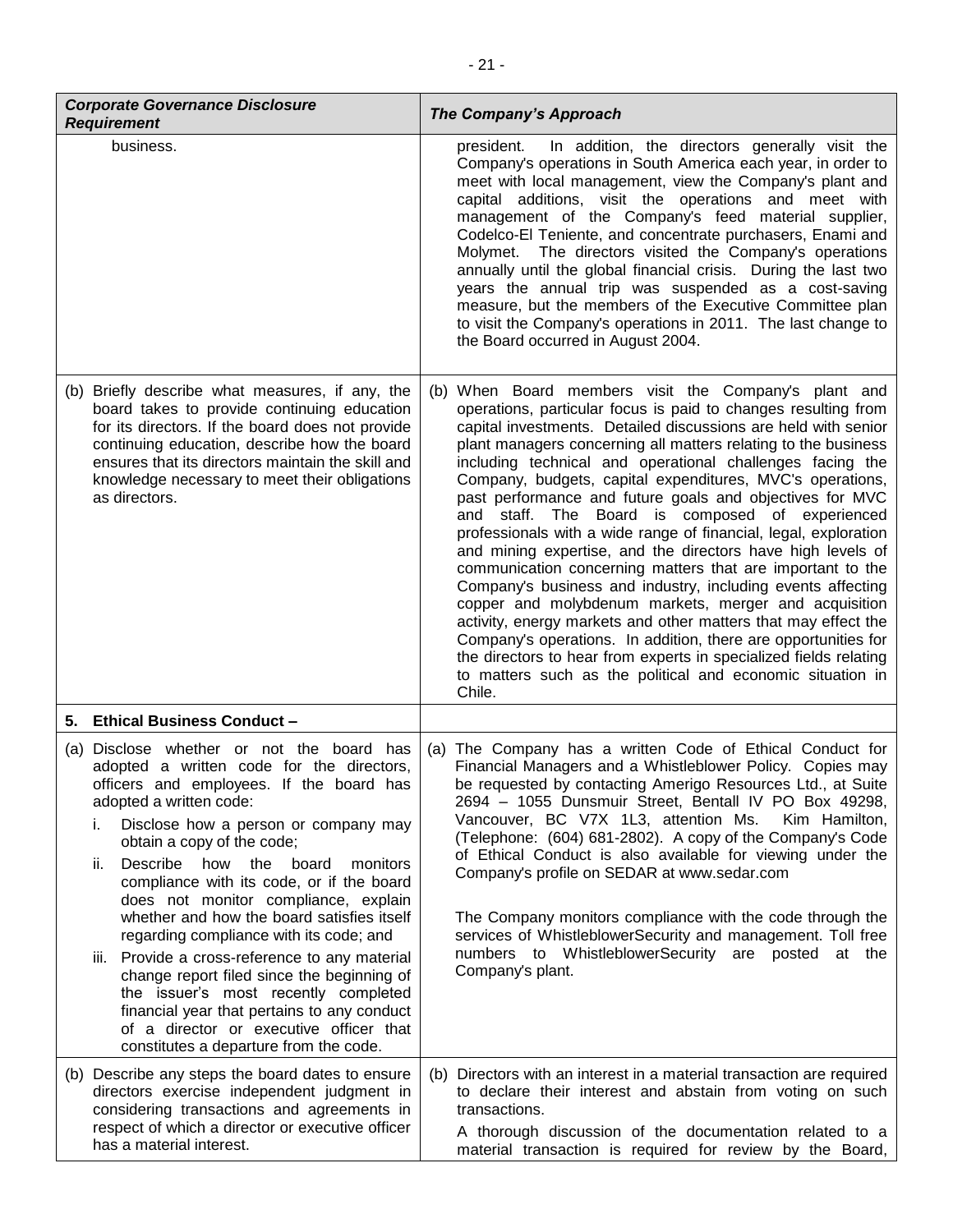| <b>Corporate Governance Disclosure</b><br><b>Requirement</b>                                                                                                                                                                                                                                                   | <b>The Company's Approach</b>                                                                                                                                                                                                                                                                                                                                                                                                                                                                                                                                |
|----------------------------------------------------------------------------------------------------------------------------------------------------------------------------------------------------------------------------------------------------------------------------------------------------------------|--------------------------------------------------------------------------------------------------------------------------------------------------------------------------------------------------------------------------------------------------------------------------------------------------------------------------------------------------------------------------------------------------------------------------------------------------------------------------------------------------------------------------------------------------------------|
|                                                                                                                                                                                                                                                                                                                | particularly the independent directors.                                                                                                                                                                                                                                                                                                                                                                                                                                                                                                                      |
| (c) Describe any other steps that board takes to<br>encourage and promote a culture of ethical<br>business conduct.                                                                                                                                                                                            | (c) The Board seeks directors with superior reputations and<br>extensive experience in legal, financial, exploration and mining<br>matters, in order to ensure a culture of ethical business<br>conduct.                                                                                                                                                                                                                                                                                                                                                     |
| <b>Nomination of Directors -</b><br>6.                                                                                                                                                                                                                                                                         |                                                                                                                                                                                                                                                                                                                                                                                                                                                                                                                                                              |
| (a) Describe the process by which the board<br>identifies<br>new<br>candidates<br>for<br>board<br>nomination                                                                                                                                                                                                   | (a) The nominating committee draws on all relevant sources in the<br>search for new directors, and all of the Company's directors<br>are involved in the process.                                                                                                                                                                                                                                                                                                                                                                                            |
| (b) Disclose whether or not the board has a<br>nominating committee composed entirely of<br>independent directors. If the board does not<br>have a nominating committee composed<br>entirely of independent directors, describe<br>what steps the board takes to encourage an<br>objective nomination process. | The Board has a nominating committee composed entirely of<br>(b)<br>independent directors. A new director should have direct<br>experience in the mining business and significant public<br>company experience. The nominee must not have a significant<br>conflicting public company association.                                                                                                                                                                                                                                                           |
| (c) If the board has a nominating committee,<br>describe the responsibilities, powers and<br>operation of the nominating committee.                                                                                                                                                                            | (c) The duties and responsibilities of the nominating committee<br>are as follows:<br>Identify individuals qualified to become Board members<br>$\bullet$<br>Recommend candidates to fill Board vacancies and newly<br>$\bullet$<br>created Director positions<br>Assess the effectiveness of the Board as a whole and<br>$\bullet$<br>individual Board members<br>Provide an internal orientation program for new recruits to<br>$\bullet$<br>the Board, and provide education to all Board members<br>Recommend the composition of Committees of the Board |
| 7. Compensation -                                                                                                                                                                                                                                                                                              |                                                                                                                                                                                                                                                                                                                                                                                                                                                                                                                                                              |
| (a) Describe the process by which the board<br>determines the compensation for the issuer's<br>directors and officers.                                                                                                                                                                                         | (a) The compensation committee reviews the adequacy and form<br>of compensation paid to management and compares it to<br>other companies of similar size and stage of development.<br>There is no minimum share ownership requirement for<br>directors. Directors' compensation is a combination of annual<br>retainer, meeting fees and stock options.<br>The Company's<br>compensation committee<br>reviews<br>amounts<br>the<br>and<br>effectiveness of such compensation.                                                                                |
| (b) Disclose whether or not the board has a<br>compensation committee composed entirely<br>of independent directors.                                                                                                                                                                                           | (b) The Company's compensation committee is composed of<br>three independent directors.                                                                                                                                                                                                                                                                                                                                                                                                                                                                      |
| (c) If the board has a compensation committee,<br>describe the responsibilities, powers and<br>operation of the compensation committee.                                                                                                                                                                        | (c) The compensation committee's primary responsibility is to<br>make recommendations for approval by the Executive<br>Committee on an ongoing basis with respect to the<br>remuneration of directors and officers. The committee also<br>evaluates the performance of the Company's senior executive<br>officers and reviews the design and competitiveness of the<br>Company's<br>compensation<br>plans.<br>The<br>compensation<br>committee meets as required to review and set remuneration.                                                             |
| (d) If a compensation consultant or advisor has,<br>at any time since the beginning of the issuer's<br>most recently completed financial year, been<br>retained<br>assist<br>determining<br>in<br>to                                                                                                           | In March 2008 the Company retained the services of Coopers<br>(d)<br>Consulting Ltd. Their mandate was to review mining industry<br>executive compensation arrangements for a number of<br>companies similar to the Company in terms of organizational                                                                                                                                                                                                                                                                                                       |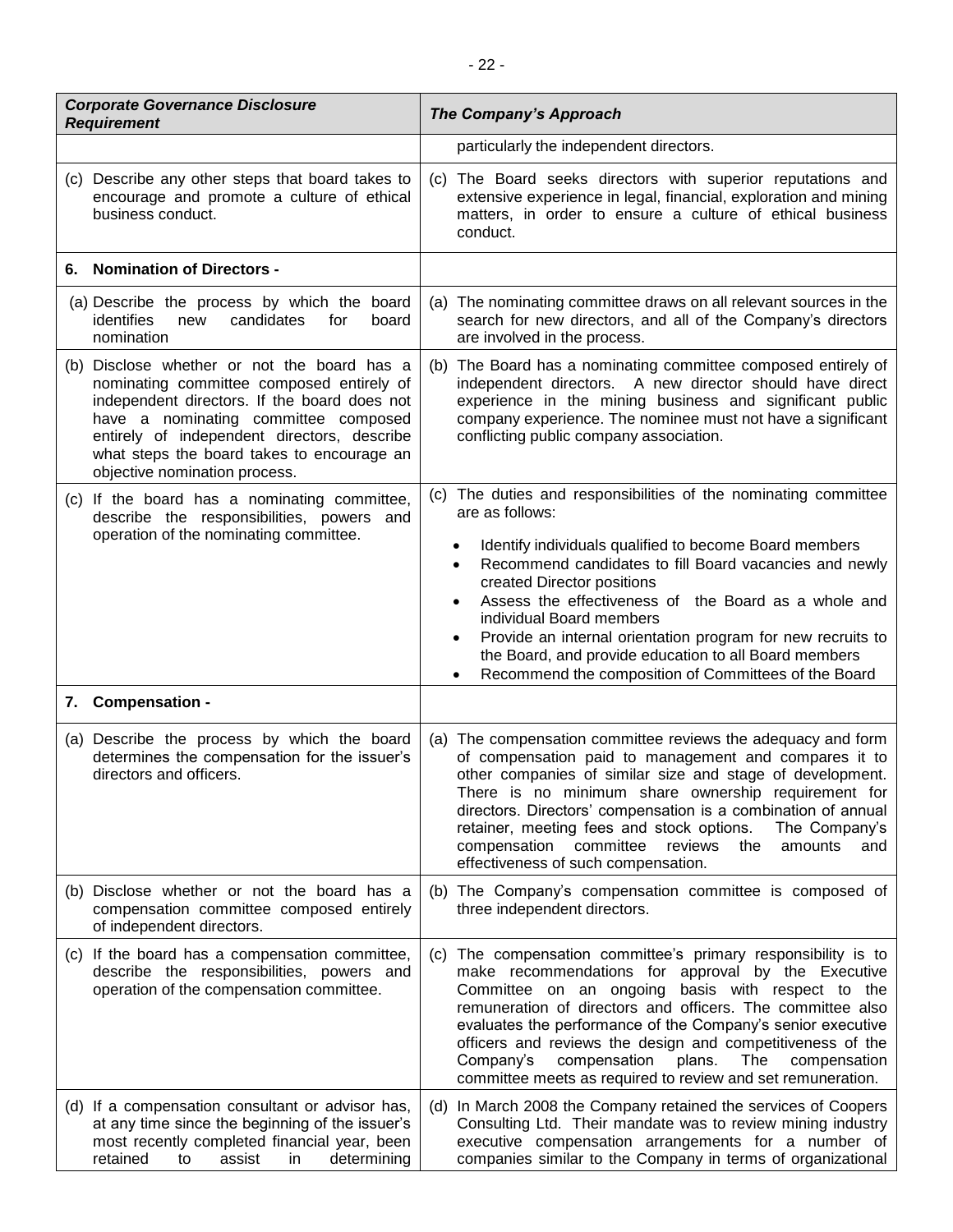| <b>Corporate Governance Disclosure</b><br><b>Requirement</b>                                                                                                                                                                                                                                                                                                                                                                                                         | <b>The Company's Approach</b>                                                                                                                                                                                                                                                                                                                                                                                                                                                                                                                                                                                                                                                                                                                                                                                                                                                                                                                                                                                             |
|----------------------------------------------------------------------------------------------------------------------------------------------------------------------------------------------------------------------------------------------------------------------------------------------------------------------------------------------------------------------------------------------------------------------------------------------------------------------|---------------------------------------------------------------------------------------------------------------------------------------------------------------------------------------------------------------------------------------------------------------------------------------------------------------------------------------------------------------------------------------------------------------------------------------------------------------------------------------------------------------------------------------------------------------------------------------------------------------------------------------------------------------------------------------------------------------------------------------------------------------------------------------------------------------------------------------------------------------------------------------------------------------------------------------------------------------------------------------------------------------------------|
| compensation for any of the issuer's directors<br>and officers, disclose the identity of the<br>consultant or advisor and briefly summarize<br>the mandate for which they have been<br>retained. If the consultant or advisor has been<br>retained to perform any other work for the<br>issuer, state that fact and briefly describe the<br>nature of the work.                                                                                                      | structure arrangements and size, and to provide the Company<br>with a report summarizing and containing a comparative<br>analysis of both short-term and long-term compensation plans<br>for the chairman, president, chief financial officer and legal<br>counsel for such companies. In each year management and<br>the Compensation Committee refer to updated versions of<br>such compensation surveys.                                                                                                                                                                                                                                                                                                                                                                                                                                                                                                                                                                                                               |
| 8. Other Board Committees -                                                                                                                                                                                                                                                                                                                                                                                                                                          |                                                                                                                                                                                                                                                                                                                                                                                                                                                                                                                                                                                                                                                                                                                                                                                                                                                                                                                                                                                                                           |
| If the board has standing committees other than<br>the audit and compensation committees, identify<br>the committees and describe their function.                                                                                                                                                                                                                                                                                                                    | In addition to the audit committee and the compensation<br>committee, the Company has a nominating committee, the duties<br>and responsibilities of which are outlined in section 6 above. The<br>Company also has a disclosure policy committee that currently<br>consists of the Company's president and CEO, CFO and corporate<br>secretary. The function of the disclosure policy committee is to<br>ensure that communications to the investing public about the<br>Company and its operations are timely, factual and accurate and<br>broadly disseminated in accordance with all applicable legal and<br>The Company has also formed the<br>regulatory requirements.<br>Executive Committee to exercise, during the intervals between<br>board meetings, all of the powers of the Board, except the power<br>to fill vacancies on the Board, the power to remove directors, the<br>power to change the membership of or fill vacancies in any Board<br>committee and such other powers as the Board may determine. |
| <b>Assessments-</b><br>9.                                                                                                                                                                                                                                                                                                                                                                                                                                            |                                                                                                                                                                                                                                                                                                                                                                                                                                                                                                                                                                                                                                                                                                                                                                                                                                                                                                                                                                                                                           |
| Disclose whether or not the board, its committees<br>and individual directors are regularly assessed<br>with<br>respect to<br>their<br>effectiveness<br>and<br>contribution. If assessments<br>regularly<br>are<br>conducted, describe the process used for the<br>assessments. If assessments are not regularly<br>conducted, describe how the board satisfies itself<br>that the board, its committees and its individual<br>directors are performing effectively. | The audit committee, as part of its annual review, assesses the<br>effectiveness of the Board and its independence. The audit<br>committee assesses the adequacy of the information provided, the<br>regular nature of the communication between the Board and<br>management and reviews whether management is following the<br>mandated strategic direction as set out in the Board's direction and<br>management milestones.<br>The Board assesses management's effectiveness in attaining the<br>Company's corporate objectives, budgets and milestones. The<br>Executive Committee also must perform an annual self-evaluation<br>of its performance.                                                                                                                                                                                                                                                                                                                                                                 |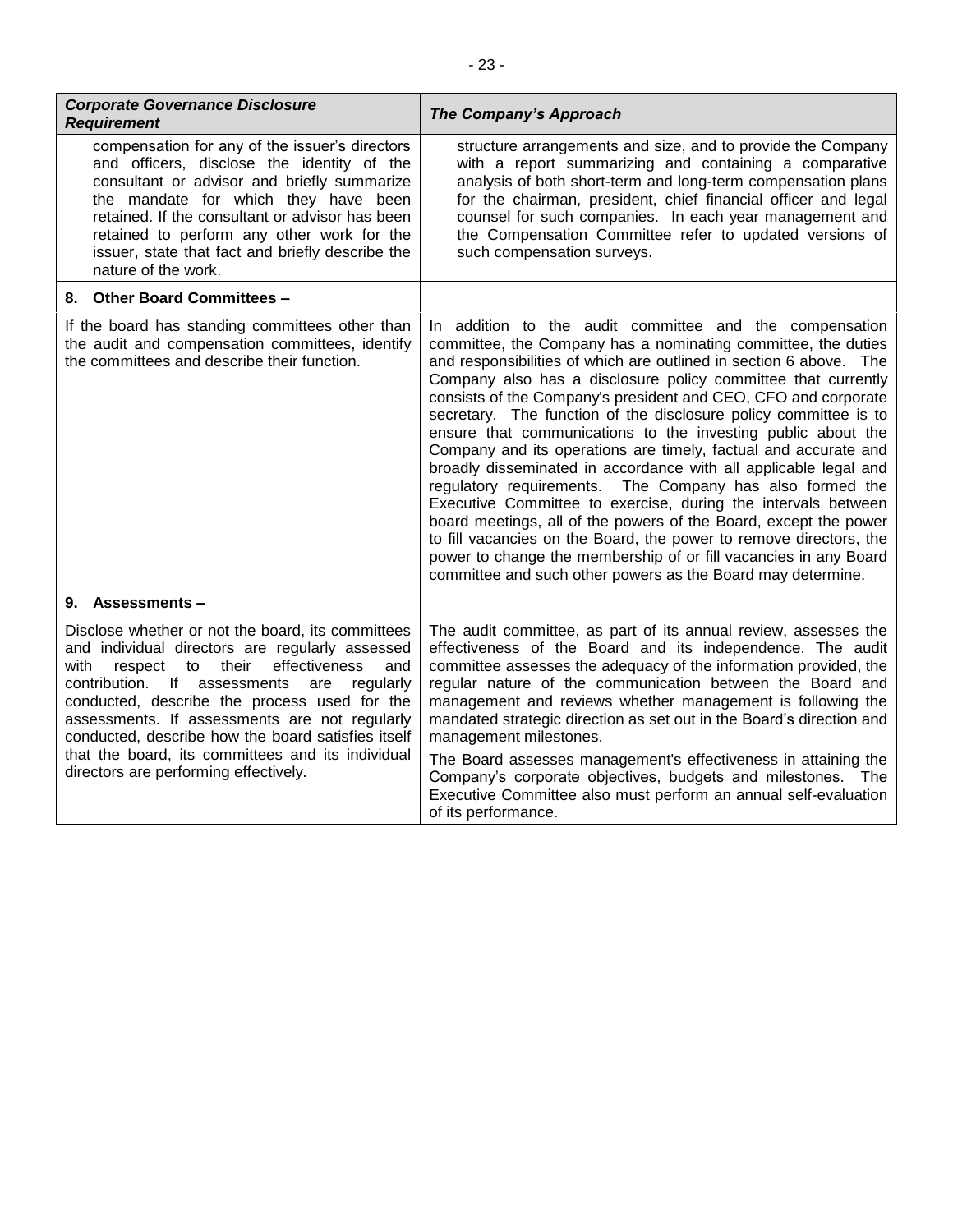## **AMERIGO RESOURCES LTD. (the "Company")**

#### **EXECUTIVE COMMITTEE CHARTER**

#### 1. **Purpose: Responsibilities and Authority**

The purpose of the Executive Committee (the "**Committee**") is to exercise, during the intervals between meetings of the Company's Board of Directors, all the powers of the Board of Directors, except:

- (a) the power to fill vacancies in the Board of Directors;
- (b) the power to remove a director;
- (c) the power to change the membership of, or fill vacancies in, any committee of the Board of Directors; or
- (d) such other powers, if any, as may be set out in the resolutions forming the Committee or any subsequent resolution of the Board of Directors.

#### 2. **Structure and Membership**

- (a) **Number.** The Committee shall consist of four persons unless the Board should from time to time otherwise determine.
- (b) **Appointment of Members.** Members of the Committee shall be appointed by the Board. The Board may remove members of the Committee at any time with or without cause. The initial members of the Committee shall be Klaus Zeitler, Robert Gayton, Ruston Goepel and Sidney Robinson.
- (c) **Independence.** At a minimum, one-half of the members of the Committee shall be "independent" as determined under National Instrument 52-110.
- (d) **Chair.** Unless the Board elects a Chair of the Committee, the Committee shall elect a Chair by majority vote.
- (e) **Compensation.** The compensation of the Committee shall be as determined by the Committee from time to time.
- (f) **Term.** Members of the Committee shall be appointed for one-year terms. Each member shall serve until his or her replacement is appointed, until he or she resigns or is removed from the Board or the Committee or until the Committee is dissolved by the Board.
- (g) **Vacancies.** The Board of Directors may, at any time, fill vacancies in the Committee.
- (h) **Quorum.** A majority of the members of the Committee constitutes a quorum of the Committee.